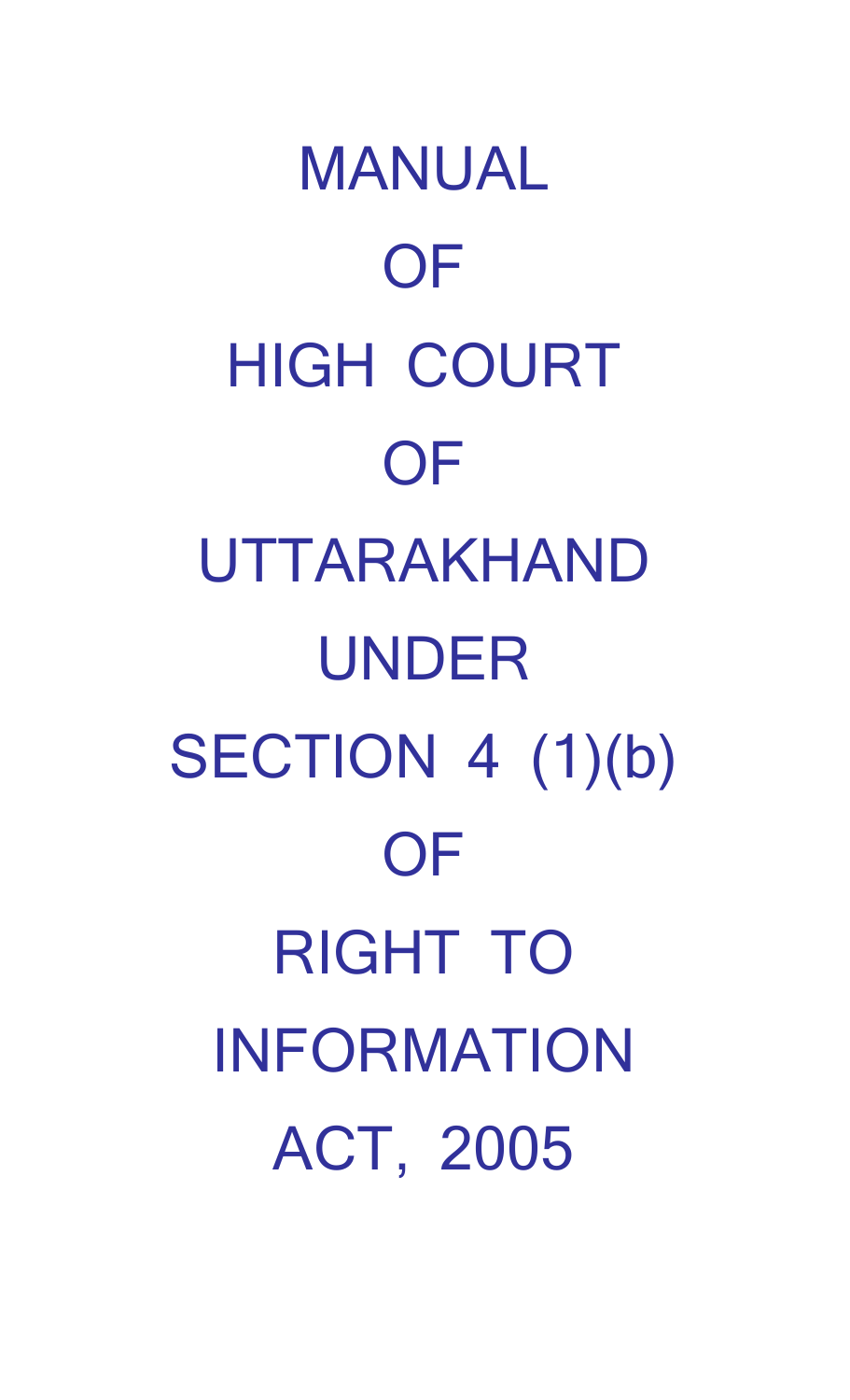# **SECTION 4(1)(b)(i)**

The particulars of High Court of Uttarakhand (At Nainital), functions and duties;

## Particulars: High Court of Uttarakhand

Functions: It is a Court of record as per Article 215 of the Constitution of India. Duties: (1) Administrative,

(2) Judicial.

# **SECTION 4(1)(b)(ii)**

The powers and duties of officers and employees of the High Court of Uttarakhand; Powers and duties of Hon'ble Judges of the High Court: Adjudication and administrative work as per provisions of the law.

Powers & Duties of Officers of the High Court: The officers discharge their duties as per the High Court Officers and Staff (Conditions of Service & Conduct) Rules, 1976. **----------------------------------------------------------------------------------------------------------------**

#### **SECTION 4(1)(b)(iii)**

The procedure followed in the decision making process, including channels of supervision and accountability;

**-----------------------------------------------------------------------------------------------------------**

The cases are decided as per the provisions of Law. The administrative decisions are taken by Hon'ble the Chief Justice, Full Court, Administrative Judges and other Officers of the Registry as per provision of Rules of the Court, 1952.

# **SECTION 4(1)(b)(iv)**

The norms set for the discharge of the functions of the High Court of Uttarakhand; Rules of the Court, 1952; Laws and Judgments / Rulings of Hon'ble Supreme Court of India.

**-----------------------------------------------------------------------------------------------------------**

# **SECTION 4(1)(b)(v)**

The rules, regulations, instructions, manuals and records, held by it or under its control or used by its employees for discharging its functions;

- (1) All the laws are applicable.
- (2) Rules of the Court, 1952. **-----------------------------------------------------------------------------------------------------------**

# **SECTION 4(1)(b)(vi)**

A statement of the categories of documents that are held by it or under its control; (1) Judicial Record.

(2) Administrative Record.

#### **SECTION 4(1)(b)(vii)**

The particulars of any arrangements that exists for consultation with, or representation by, the members of the public in relation to the formulation of its policy or implementation thereof;

-----------------------------------------------------------------------------------------------------------

That is not required as per the provisions of the law.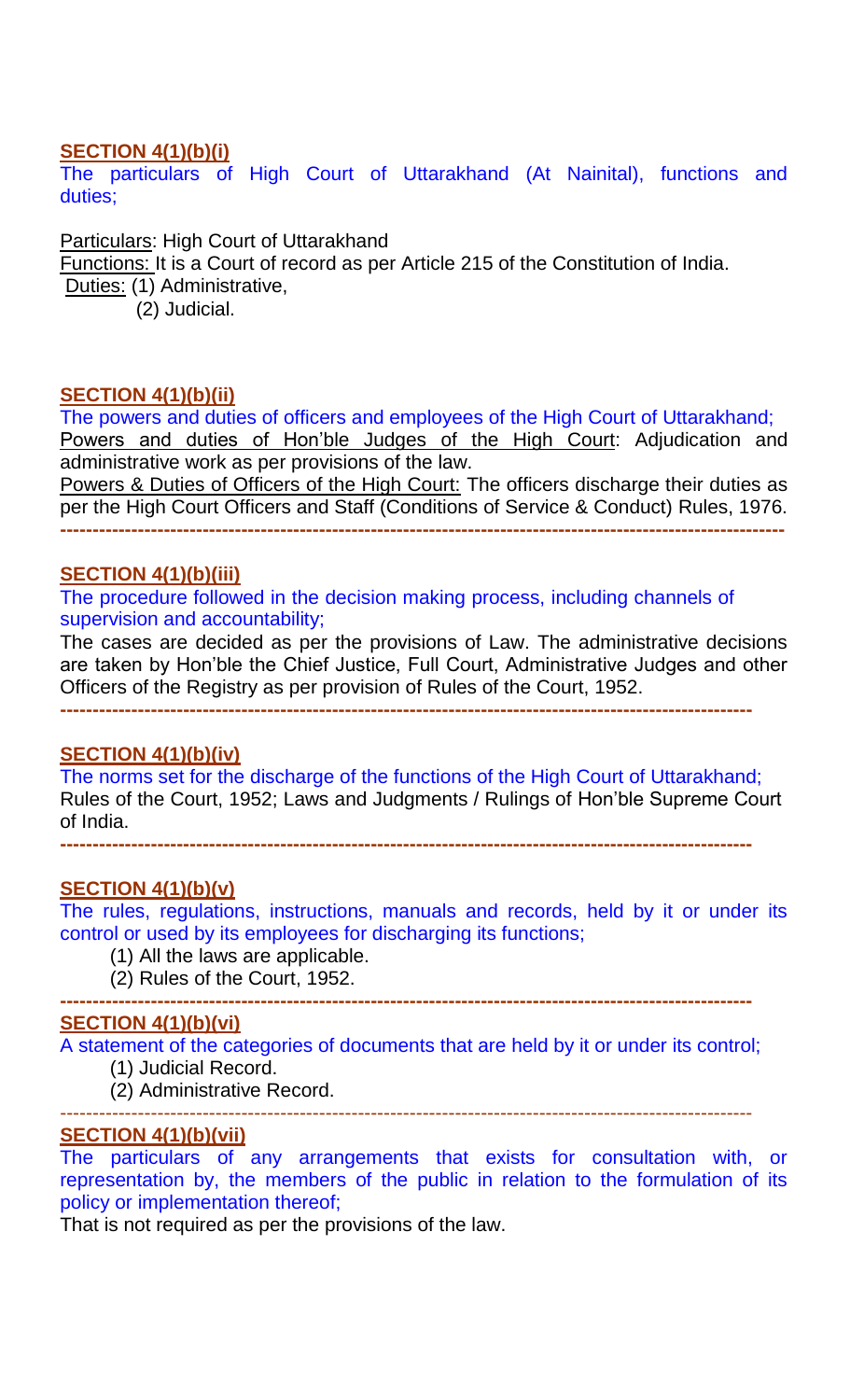# **SECTION 4(1)(b)(viii)**

A statement of the boards, councils, committees and other bodies consisting of two or more persons constituted as its part or for the purpose of its advice, and as to whether meetings of those boards, councils, committees and other bodies are open to the public, or the minutes of such meetings are accessible for public; The decisions are taken by the Full Court consisting of all the Hon'ble Judges of the High Court of Uttarakhand. **-----------------------------------------------------------------------------------------------------------**

# **SECTION 4(1)(b)(ix)**

Directory of officers and employees of the High Court of Uttarakhand (At Nainital)



#### **HIGH COURT OF UTTARAKHAND NAINITAL-263002**



# **TELEPHONE DIRECTORY**

**EPBAX : (05942) - 235388**

**FAX : (05942) - 231692, 237721 E-mail: highcourt-ua@nic.in, [hcprotocol-ua@nic.in](mailto:hcprotocol-ua@nic.in)  Website: [www.highcourto](http://www.highcourt/)futtarakhand.gov.in Telephonic Enquiry (I.V.R.S.): 05942-233501, 235388, Ext: 222**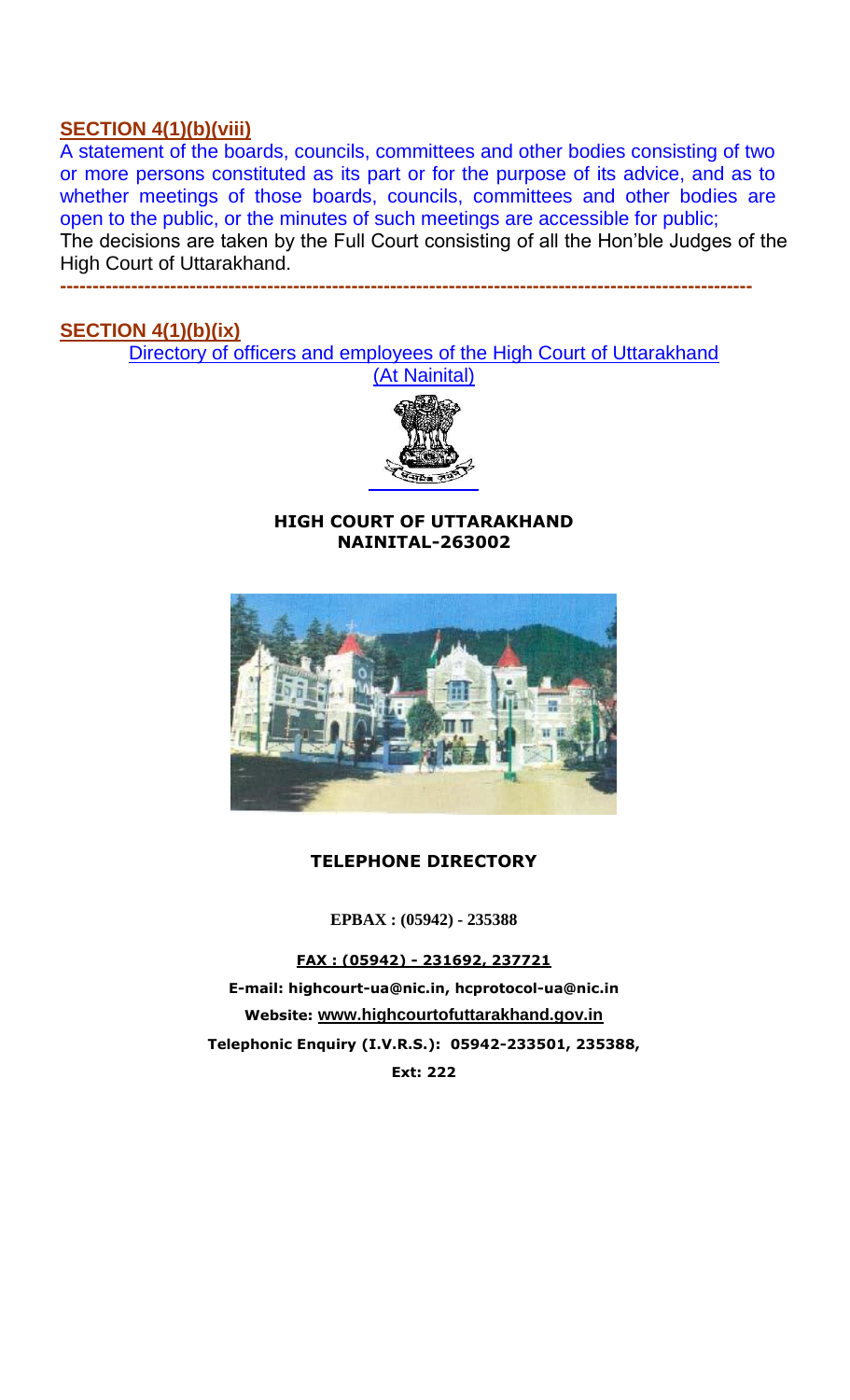# **HON'BLE JUDGES, HIGH COURT OF UTTARAKHAND**

| <b>Name</b>                                                                    | <b>Office</b> | <b>Residence</b> | Fax                    |
|--------------------------------------------------------------------------------|---------------|------------------|------------------------|
| Hon'ble Mr. Justice K.M. Joseph,<br>Chief Justice,                             | 231691        | 231694           | 231691(0)<br>231694(R) |
| Brooke Hill Lodge, Mallital, Nainital                                          |               |                  |                        |
|                                                                                |               |                  |                        |
| Hon'ble Mr. Justice V.K. Bist,<br>Cottage No. 1, C.D.O. Block, Mallital,       | 232775        | 232774           |                        |
| Nainital                                                                       |               |                  |                        |
|                                                                                |               |                  |                        |
| Hon'ble Mr. Justice Sudhanshu Dhulia,<br>Behind Pant Sadan, Mallital, Nainital | 232511        | 235548           |                        |
|                                                                                |               |                  |                        |
|                                                                                |               |                  |                        |
| Hon'ble Mr. Justice Alok Singh,<br>Bunglow No. 2, C.D.O., Mallital, Nainital   | 239171        | 237151           |                        |
|                                                                                |               |                  |                        |
|                                                                                |               |                  |                        |
| Hon'ble Mr. Justice S.K. Gupta,<br>Oak Park, Mallital, Nainital                | 231695        | 231693           | --                     |
|                                                                                |               |                  |                        |
| Hon'ble Mr. Justice U.C. Dhyani,                                               | 233361        | 233362           |                        |
| Bunglow No. 2, Oak Park, Mallital,<br>Nainital                                 |               |                  |                        |

| <b>JUDICIAL OFFICERS OF THE REGISTRY</b>                                            |          |                        |                                                        |  |
|-------------------------------------------------------------------------------------|----------|------------------------|--------------------------------------------------------|--|
| <b>Name</b>                                                                         | PBX-Ext. | <b>Office</b>          | <b>Residence</b>                                       |  |
| Mr. D.P.Gairola, H.J.S.<br>Registrar General                                        | 400      | 232085<br>237721 (Fax) | 231721<br>231721(Fax)<br>Mob.9760455056,<br>9411108181 |  |
| Mr. Kanta Prasad, H.J.S.<br>Registrar (Vigilance)                                   | 414      | 231696                 | 233057<br>Mob. 9412071044                              |  |
| Mr. Narender Dutt, H.J.S.<br>Registrar (Judicial-cum-Inspection)                    | 401      | 233802                 | 231239<br>Mob.9411107776                               |  |
| Mr. Rajeev Kumar Khulbe, H.J.S.<br>Registrar                                        | 415      | 231617                 | 261618<br>Mob. 9456596066                              |  |
| Mr. Shanker Raj, H.J.S.<br>Registrar                                                | 416      | 239655                 | 233377<br>Mob. 9456597003                              |  |
| Mr. Kanwar Amninder Singh, H.J.S.<br>Registrar<br>(Management/Comp./Infrastructure) | 402      | 232276                 | 233803<br>Mob.9411108402                               |  |
| Mr. Bharat Bhushan Pandey, H.J.S.<br>Registrar (ADR & Accounts)                     | 403      | 231690                 | 233819<br>Mob.9411107769                               |  |
| <b>JOINT REGISTRAR</b>                                                              |          |                        |                                                        |  |
| Mr. V.C. Barthwal                                                                   | 405      | 9411107532             | 232803                                                 |  |
|                                                                                     |          |                        |                                                        |  |

 $\overline{1}$ 

٦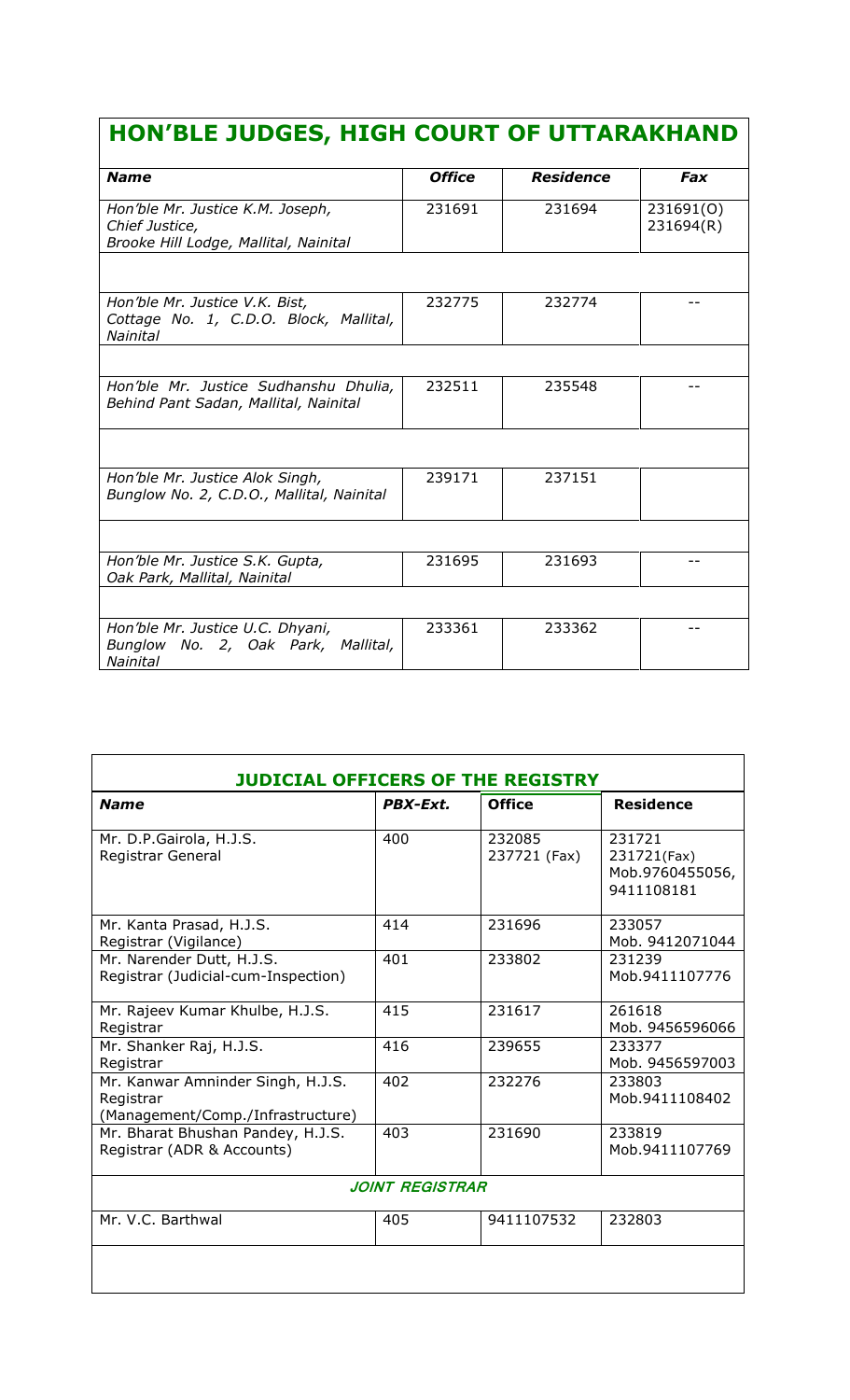| <b>DEPUTY REGISTRARS</b>                                |                  |                            |            |  |  |  |
|---------------------------------------------------------|------------------|----------------------------|------------|--|--|--|
|                                                         |                  |                            |            |  |  |  |
| M.C. Joshi, Deputy Registrar<br>Mr.                     | 408              | $- -$                      | 232354     |  |  |  |
| (Record)                                                |                  |                            |            |  |  |  |
| Mr. S.P. Sharma, Deputy Registrar                       | 406              | $\overline{\phantom{m}}$   | $-$        |  |  |  |
| (Account)                                               |                  |                            |            |  |  |  |
| Mr. S.S. Rautela, Deputy Registrar                      | 409              | $- -$                      | 9412086819 |  |  |  |
| (Judicial)                                              |                  |                            |            |  |  |  |
| Mr. Ashok Joshi, Deputy Registrar                       | 407              | $\overline{\phantom{a}}$ . | 232296     |  |  |  |
| (Inspection)                                            |                  |                            |            |  |  |  |
|                                                         |                  |                            |            |  |  |  |
|                                                         |                  |                            |            |  |  |  |
|                                                         |                  |                            |            |  |  |  |
|                                                         |                  |                            |            |  |  |  |
|                                                         |                  |                            |            |  |  |  |
| <b>SECRETARIATE OF HON'BLE THE CHIEF JUSTICE</b>        |                  |                            |            |  |  |  |
| Mr. J.P. Tangwan P.P.S.                                 | 200              | 231691                     | $- -$      |  |  |  |
|                                                         |                  | 9412084862                 |            |  |  |  |
| Mr. P.S.Mandrawal Joint P.P.S                           | 211              |                            | 232714     |  |  |  |
|                                                         |                  |                            |            |  |  |  |
|                                                         | 410              | 9412084500                 |            |  |  |  |
| Mr. Ajay Semwal Chief Public Relation<br><b>Officer</b> |                  |                            |            |  |  |  |
|                                                         |                  |                            |            |  |  |  |
| Mr. Abdul Hameed Public Relation                        | 411              | 9411107534                 |            |  |  |  |
| <b>Officer</b>                                          |                  |                            |            |  |  |  |
|                                                         |                  |                            |            |  |  |  |
|                                                         | <b>HEAD P.S.</b> |                            |            |  |  |  |
| <b>Name</b>                                             | PBX-Ext.         | Office                     | Residence  |  |  |  |
| Mr. G.P. Dhyani Head P.S./ P.S. to                      | 212              |                            |            |  |  |  |
| Registrar General                                       |                  | 232085                     | 233071     |  |  |  |

|                            | <i><b>LIBRARY</b></i> |        |            |
|----------------------------|-----------------------|--------|------------|
| Mr. Yogesh Pant, Librarian | 506                   | 231101 | 9412109549 |

#### **ASSISTANT REGISTRARS**

| <b>Name</b>                          | PBX-Ext. | Office | Residence  |
|--------------------------------------|----------|--------|------------|
| Mr. K.C. Suyal<br>Admin, B           | 502      |        |            |
| Mr. H.S. Jeena<br><b>Record Room</b> | 613/614  | $ -$   | 23364      |
| Mr. C.S. Adhikari<br><b>Criminal</b> | 610/611  | $ -$   | 9410907183 |
| Mr. R.C. Kandpal<br>Admin-A-2        | 501      | --     | 239290     |

| Mr. V.S. Pant             | 600/602                 |            |
|---------------------------|-------------------------|------------|
| Institution)              |                         |            |
| Mr. S.C. Tewari           | 500                     |            |
| Admin-A                   |                         |            |
| Mr. R.S. Chauhan          | 503                     | 238800     |
| <b>Accounts</b>           |                         | 9410338666 |
|                           |                         |            |
|                           | <b>SECTION OFFICERS</b> |            |
| Mr. G.C. Pant             | 605                     | 231231     |
| Writ M.S.                 |                         | 9411589464 |
| Mr. B.C. Tamta Cash       | 504                     | 9412086478 |
|                           |                         |            |
| Mr. H.C. Pandey Service   | 608/609                 | 9412087174 |
| <b>Section</b>            |                         |            |
| N.C.<br>Kimari<br>Mr.     | 600/602                 | 9412085388 |
| <i><b>Institution</b></i> |                         |            |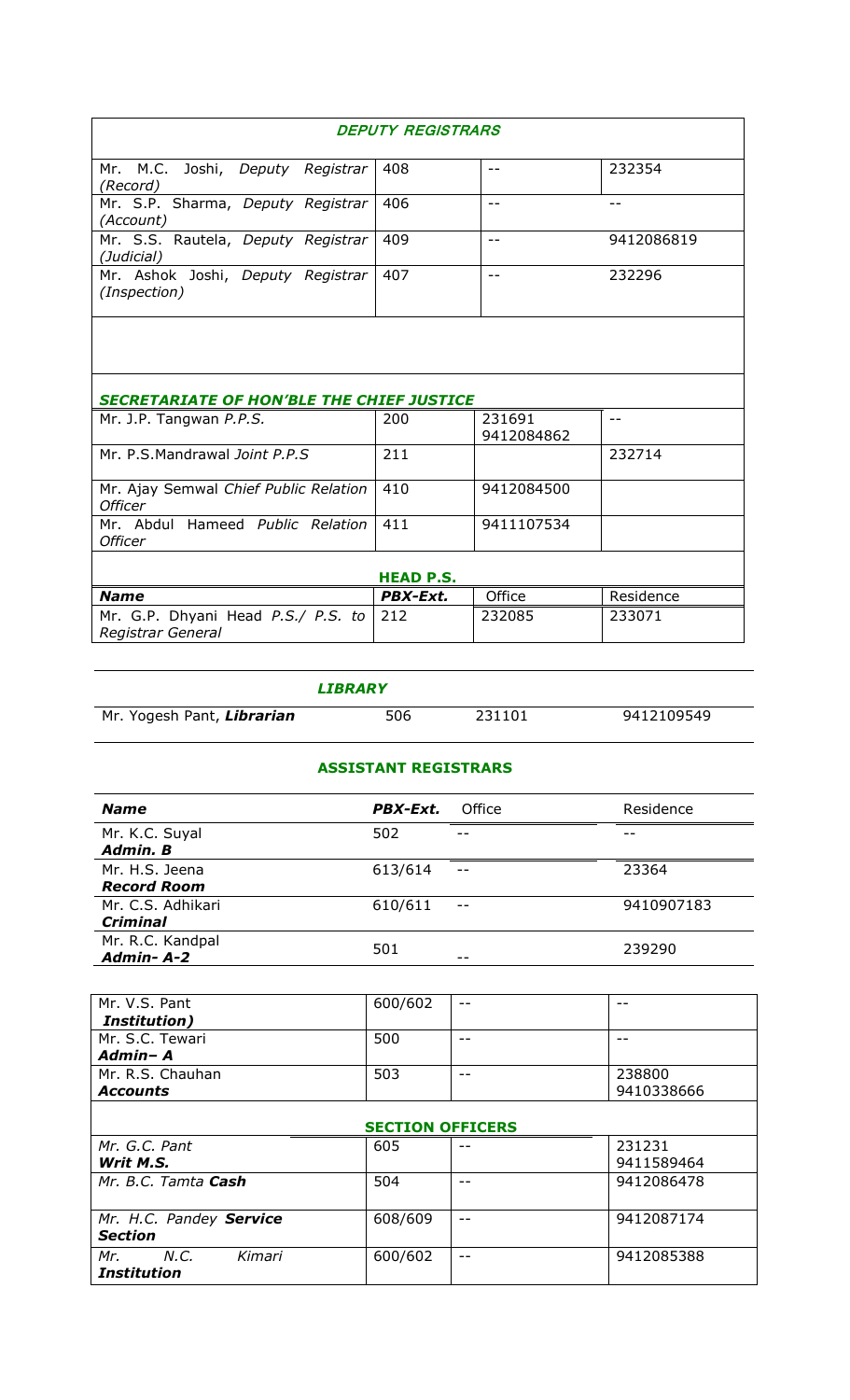| Mr. V. K. Srivastava<br><b>Protocol</b>                 | 412                       | 231692 | 239263<br>9411107252 |  |  |  |
|---------------------------------------------------------|---------------------------|--------|----------------------|--|--|--|
| Mr. Neeraj Sharma                                       | 606                       |        | 9412906537           |  |  |  |
| Appeal-I                                                |                           |        |                      |  |  |  |
| Mr. G.S. Nagarkoti<br><b>Criminal</b>                   | 610/611                   | $-$    | 9627252904           |  |  |  |
| Mr. Mirtunjay Singh<br><b>Appeal-II</b>                 | 607                       | $- -$  | 9412086817           |  |  |  |
| Mr. M.S. Sirohi<br>Writ M.B.                            | 604                       |        | 9761113310           |  |  |  |
| Mr. Naubhar Singh<br>Listing                            | 603                       | $-$    | 9458084943           |  |  |  |
| Mr. Ashok Kumar<br><b>Accounts</b>                      | 503                       | $- -$  | 9411107357           |  |  |  |
| Mr. Jitander Kumar<br><b>Stationery</b>                 | 505                       | $-$    | 9412087708           |  |  |  |
| Mr. Anil Kumar Joshi<br>Copying                         | 612                       | $- -$  | 9412905976           |  |  |  |
| <b>HEAD BENCH SECRETARY</b>                             |                           |        |                      |  |  |  |
| Mr. V.C. Raturi<br>Head B. S.                           | 211                       |        | 233314               |  |  |  |
|                                                         | <b>MANAGEMENT SECTION</b> |        |                      |  |  |  |
| Ch. Bhatt<br>Naveen<br>Mr.<br><b>Management Officer</b> | 413                       | 233826 | 9412905977           |  |  |  |

| <b>PROTOCOL SECTION</b>                                          |                              |        |                      |  |  |
|------------------------------------------------------------------|------------------------------|--------|----------------------|--|--|
| Mr. Hussain Ahmed Chief Protocol<br><b>Officer</b>               |                              | $-$    | 09711119483          |  |  |
| Mr. Jeetendra S. Pokhariya Protocol<br><b>Officer</b>            | 412                          | 231692 | 233855<br>9412084861 |  |  |
| <b>HIGH COURT COMPUTER CENTRE</b>                                |                              |        |                      |  |  |
| Mr. Deep Nigam, OIC-NIC                                          | 507                          | 236679 | 232898               |  |  |
| Mr. Digvijay Pant, System Analyst                                | 507                          | 236679 |                      |  |  |
|                                                                  | <b>HIGH COURT DISPENSARY</b> |        |                      |  |  |
| Allopathic                                                       | 704                          |        |                      |  |  |
| Homeopathic                                                      | 706                          |        |                      |  |  |
| Ayurvedic                                                        | 705                          |        |                      |  |  |
| Pharmacist                                                       | 704                          |        |                      |  |  |
| STATE BANK OF INDIA, HIGH COURT BRANCH, NAINITAL                 |                              |        |                      |  |  |
| <b>Branch Manager</b>                                            | 701                          | 233523 |                      |  |  |
| <b>HIGH COURT SECURITY</b>                                       |                              |        |                      |  |  |
| $R_{\rm}$<br>$C_{1}$<br>Pant Security<br>Mr.<br>Officer/Dy. S.P. | 800                          |        | 9411594102           |  |  |
|                                                                  | <b>PWD SITE OFFICE</b>       |        |                      |  |  |
| PWD Camp Office, High Court                                      | 708                          |        | $ -$                 |  |  |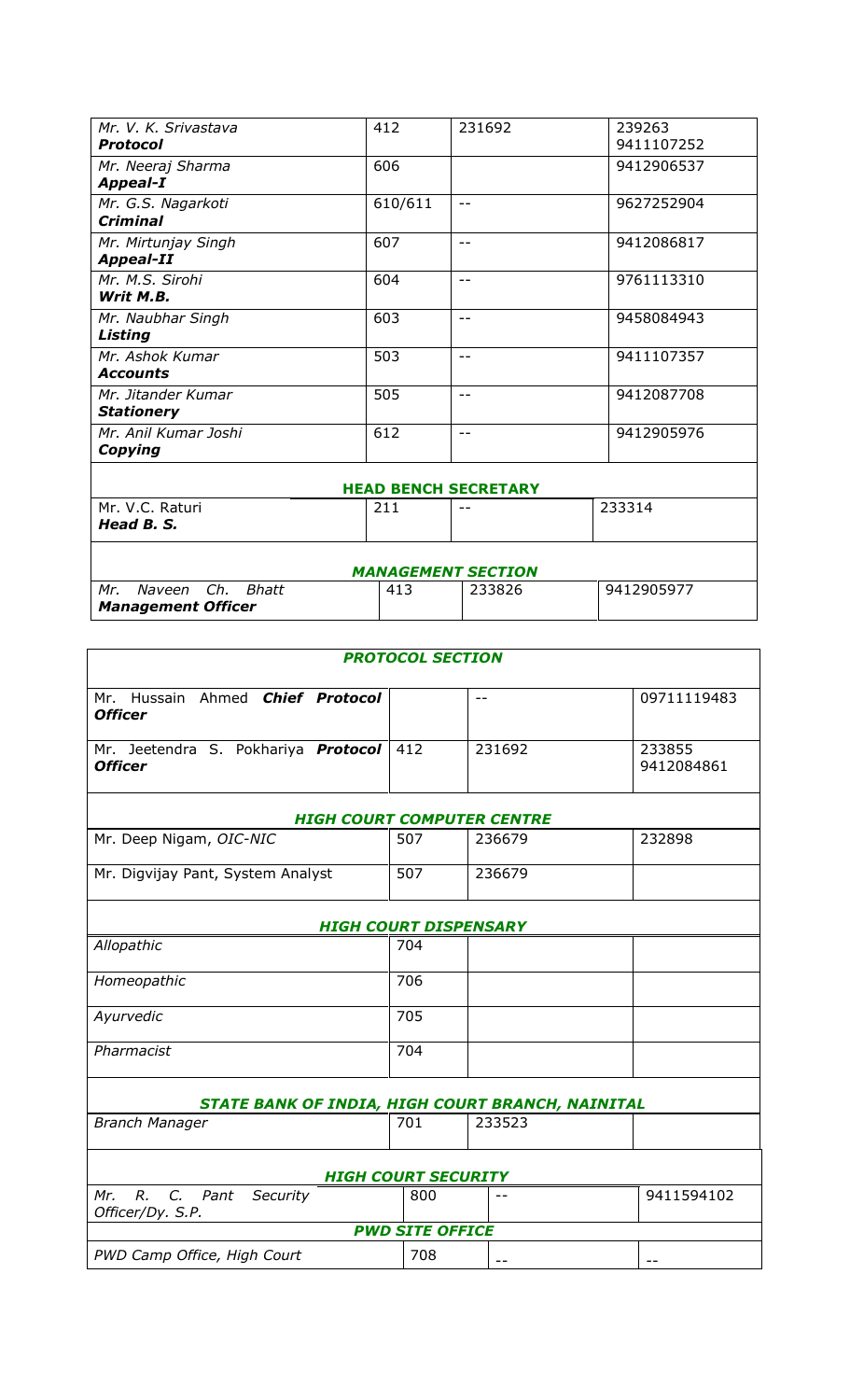| <b>POST OFFICE, HIGH COURT BRANCH, NAINITAL</b> |     |  |
|-------------------------------------------------|-----|--|
| Post Office                                     | 702 |  |

r

| <b>ADVOCATE GENERAL/GOVERNMENT ADVOCATES</b>               |                      |                  |        |  |  |
|------------------------------------------------------------|----------------------|------------------|--------|--|--|
| Name                                                       | <b>Office</b>        | <b>Residence</b> | Fax    |  |  |
| Mr. U. K. Uniyal, Advocate General                         | 232498<br>9412085488 | 235393           | 232499 |  |  |
| Mr. K.S. Rautela,<br>Government  <br>Advocate              | 233751<br>9411196688 | 236688<br>235254 |        |  |  |
| Chief<br>Mr. Subhash Upadhayay,<br><b>Standing Counsel</b> | 238582<br>9837423377 | 236348           | 235687 |  |  |

| ADMINISTRATOR GENERAL/OFFICIAL TRUSTEE, UTTARAKHAND HIGH COURT<br><b>CAMPUS, NAINITAL STD:05942</b> |        |        |  |
|-----------------------------------------------------------------------------------------------------|--------|--------|--|
| Mr. D.P.Gairola, H.J.S. Administrator<br>General/Official Trustee Uttarakhand                       | 238146 | 233067 |  |

| Mr. Avtar Singh Rawat, Senior Advocate |       | 9410169128<br>9810169818                 |       |
|----------------------------------------|-------|------------------------------------------|-------|
| Mr. Rajendra Dobhal, Senior Advocate   | $-$   | 231812<br>232812<br>9837002131           | $-$   |
| Mr. Sharad Sharma, Senior Advocate     | $ -$  | 232384<br>9412084035                     |       |
| Mr. Arvind Vashistha, Senior Advocate  | $- -$ | 232110<br>231008<br>9412085110           | $- -$ |
| Mr. Lokpal Singh, Advocate             |       | 05942-232222<br>9837205109<br>9412982763 |       |
| Mr. Ramji Srivastava, Advocate         |       | 05942-232727<br>9412084055               |       |
| Mr. Rakesh Thapliyal, Advocate         | $- -$ | 232192<br>9837048218                     | $- -$ |
| Mr. Nandan Arya, Advocate              |       | 05942-232326<br>9412085326               |       |
| Mr. D.S. Patni, Advocate               | $- -$ | 232444<br>9412037136                     | $- -$ |
| Mr. Sidharat Sah, Advocate             | $- -$ | 235280<br>9412084280                     | $- -$ |
| Ms. Menka Tripathi, Advocate           |       | 05942-235569<br>9837088013               |       |
| Mr. Pankaj Miglani, Advocate           | $- -$ | 240144<br>9412906817                     | $- -$ |
| Mr. Shobit Saharia, Advocate           | $- -$ | 9837249350                               | $-$   |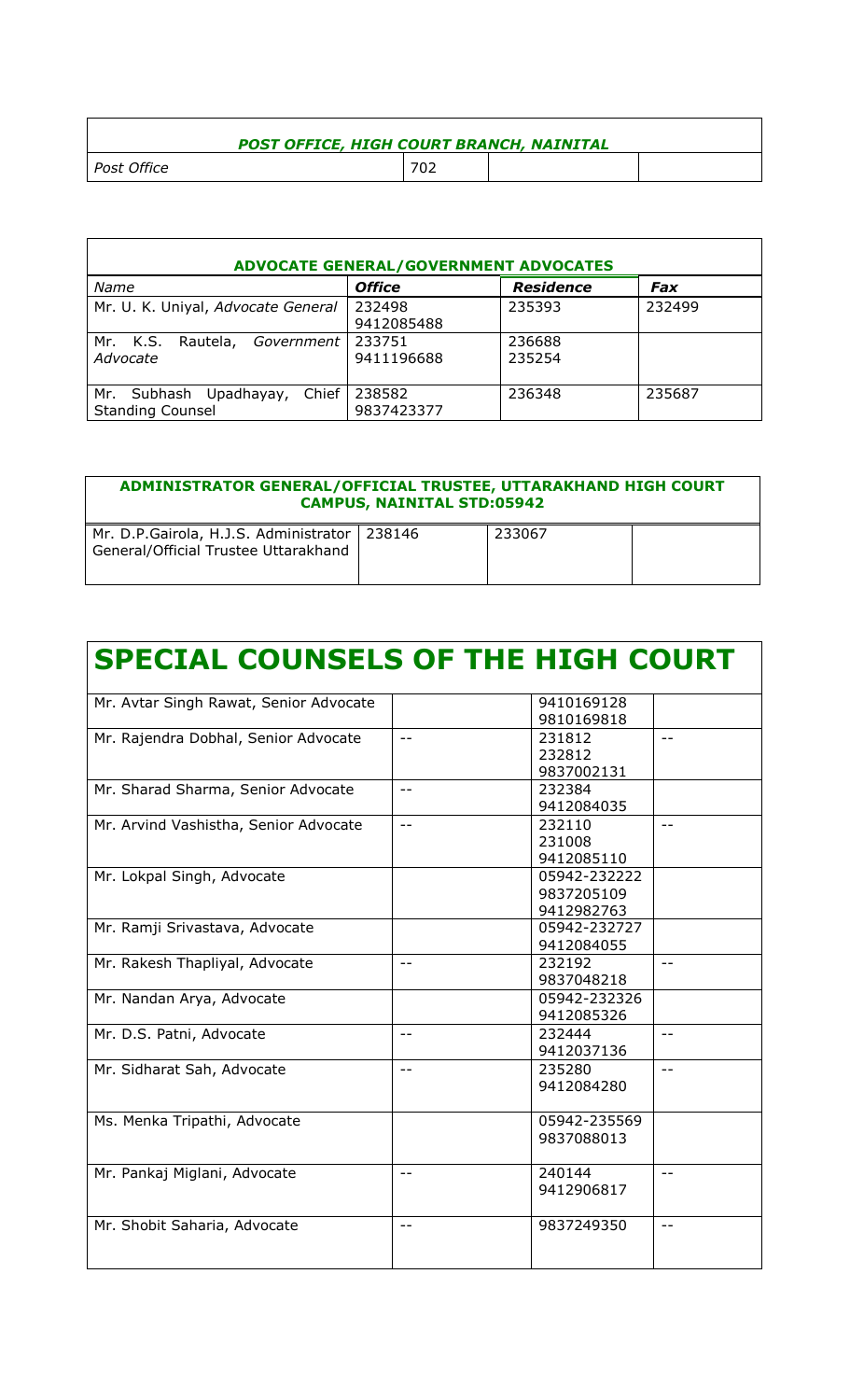| Mr. Navnesh Negi, Advocate  | $- -$ | 9411743887 |       |
|-----------------------------|-------|------------|-------|
| Mr. Bhagwat Mehra, Advocate | $- -$ | 9411198587 | $- -$ |

|                                             | <b>BAR COUNCIL OF UTTARAKHAND, NAINITAL</b> |            |  |  |  |  |
|---------------------------------------------|---------------------------------------------|------------|--|--|--|--|
| Mr. Surendra Mittal, Advocate<br>Chairman   |                                             | 9412368400 |  |  |  |  |
| Mr. Vijay Singh,<br><b>Secretary</b>        | 05942-233525                                | 9412369960 |  |  |  |  |
| HIGH COURT BAR ASSOCIATION, NAINITAL        |                                             |            |  |  |  |  |
| Mr. K.S. Bora, President                    | 9412982533                                  |            |  |  |  |  |
| Mr. C.S. Rawat, Secretary                   | 9412306938                                  |            |  |  |  |  |
| <b>ASSISTANT SOLICITOR GENERAL OF INDIA</b> |                                             |            |  |  |  |  |
| Mr. Rakesh Thapliyal                        | 9837048218                                  |            |  |  |  |  |

#### **SECTION 4(1)(b)(x)**

The monthly remuneration received by each of the officers and employees of the High Court of Uttarakhand (At Nainital), including the system of compensation as provided in its regulations;

**MONTHLY REMUNERATION RECEIVED BY HON'BLE THE CHIEF JUSTICE, HON'BLE JUDGES, OFFICERS AND OFFICIALS OF HIGH COURT ESTABLISHMENT, IN THE YEAR 2015.**

|     | (As on 01.04.2015)                              |                        |                 |              |          |                   |
|-----|-------------------------------------------------|------------------------|-----------------|--------------|----------|-------------------|
| SI. | <b>Name</b>                                     | <b>Designation</b>     | Pay Scale/      | <b>Basic</b> | Grade    | <b>Total</b>      |
| No. |                                                 |                        | <b>Pay Band</b> | Pay          | Pay      | <b>Emoluments</b> |
|     | 1 Hon'ble Mr. Justice K.M. Joseph Chief Justice |                        | 90000 (Fixed)   | 90000        | 0        | 210570            |
|     | 2Hon'ble Mr. Justice V.K. Bist                  | Judge                  | 80000 (Fixed)   | 80000        | 0        | 177870            |
|     | Hon'ble Mr. Justice Sudhanshu                   |                        |                 |              |          |                   |
|     | 3Dhulia                                         | Judge                  | 80000 (Fixed)   | 80000        | 0        | 177870            |
|     | 4 Hon'ble Mr. Justice Alok Singh                | Judge                  | 80000 (Fixed)   | 80000        | 0        | 177870            |
|     | 5Hon'ble Mr. Justice S.K. Gupta                 | Judge                  | 80000 (Fixed)   | 80000        | 0        | 177870            |
|     | 6Hon'ble Mr. Justice U.C.Dhyani Judge           |                        | 80000 (Fixed)   | 80000        | 0        | 177870            |
|     | 7Sri D.P.Gairola                                | Registrar General      | 70290-76450     | 76450        | 0        | 176871            |
|     | 8Sri Kanta Prasad                               | Registrar (Vigilance)  | 57700-70290     | 67210        | 0        | 146025            |
|     | 9Sri Narender Dutt                              | Registrar (Judicial)   | 51550-63070     | 58930        | 0        | 146239            |
|     | 10Sri Kanwar Amninder Singh                     | Registrar (Management) | 51550-63070     | 55240        | $\Omega$ | 121247            |
|     | 11 Sri Bharat Bhushan Pandey                    | Registrar (Accounts)   | 51550-63070     | 55240        | $\Omega$ | 121247            |
|     | 12Sri Jai Prakash Tangwan                       | P.P.S.                 | 37400-67000     | 56120        | 8900     | 139912            |
|     | 13 Sri Vinod Chandra Barthwal                   | Joint Registrar        | 37400-67000     | 56120        | 8900     | 140497            |
|     | 14 Sri Mohan Chandra Joshi                      | Deputy Registrar       | 15600-39100     | 31500        | 7600     | 86314             |
|     | 15 Sri Satya Prakash Sharma                     | Deputy Registrar       | 15600-39100     | 31500        | 7600     | 85554             |
|     | 16Sri Krishan Chandra                           | Asstt. Registrar       | 15600-39100     | 24430        | 6600     | 68365             |
|     | 17 Sri Harsh Singh Jeena                        | Asstt. Registrar       | 15600-39100     | 24430        | 6600     | 68365             |
|     | 18 Sri Chandan Singh Adhikari                   | Asstt. Registrar       | 15600-39100     | 24430        | 6600     | 68605             |
|     | 19Sri Ashok Joshi                               | Deputy Registrar       | 15600-39100     | 33170        | 7600     | 89671             |
|     | 20 Sri Prem Singh Mandrawal                     | Joint P.P.S.           | 15600-39100     | 31590        | 7600     | 86160             |
|     | 21 Sri Sohan Singh Rautela                      | Deputy Registrar       | 15600-39100     | 31500        | 7600     | 85554             |
|     | 22 Sri Vijay Chandra Raturi                     | Head B.S.              | 15600-39100     | 29910        | 7600     | 82263             |
|     | 23 Sri Pratap Singh Negi                        | $B.S.-1$               | 15600-39100     | 30210        | 7600     | 83544             |
|     | Sri Mahesh Chandra<br>24 Upadhyaya              | $B.S.-1$               | 15600-39100     | 30210        | 7600     | 89244             |
|     | 25 Sri Ramesh Chandra Kandpal                   | Asstt. Registrar       | 15600-39100     | 24430        | 6600     | 68365             |
|     | 26 Sri Vidya Sagar Pant                         | Asstt. Registrar       | 15600-39100     | 24430        | 6600     | 68365             |
|     | 27 Sri Ajay Semwal                              | C.P.R.O.               | 15600-39100     | 27910        | 6600     | 80519             |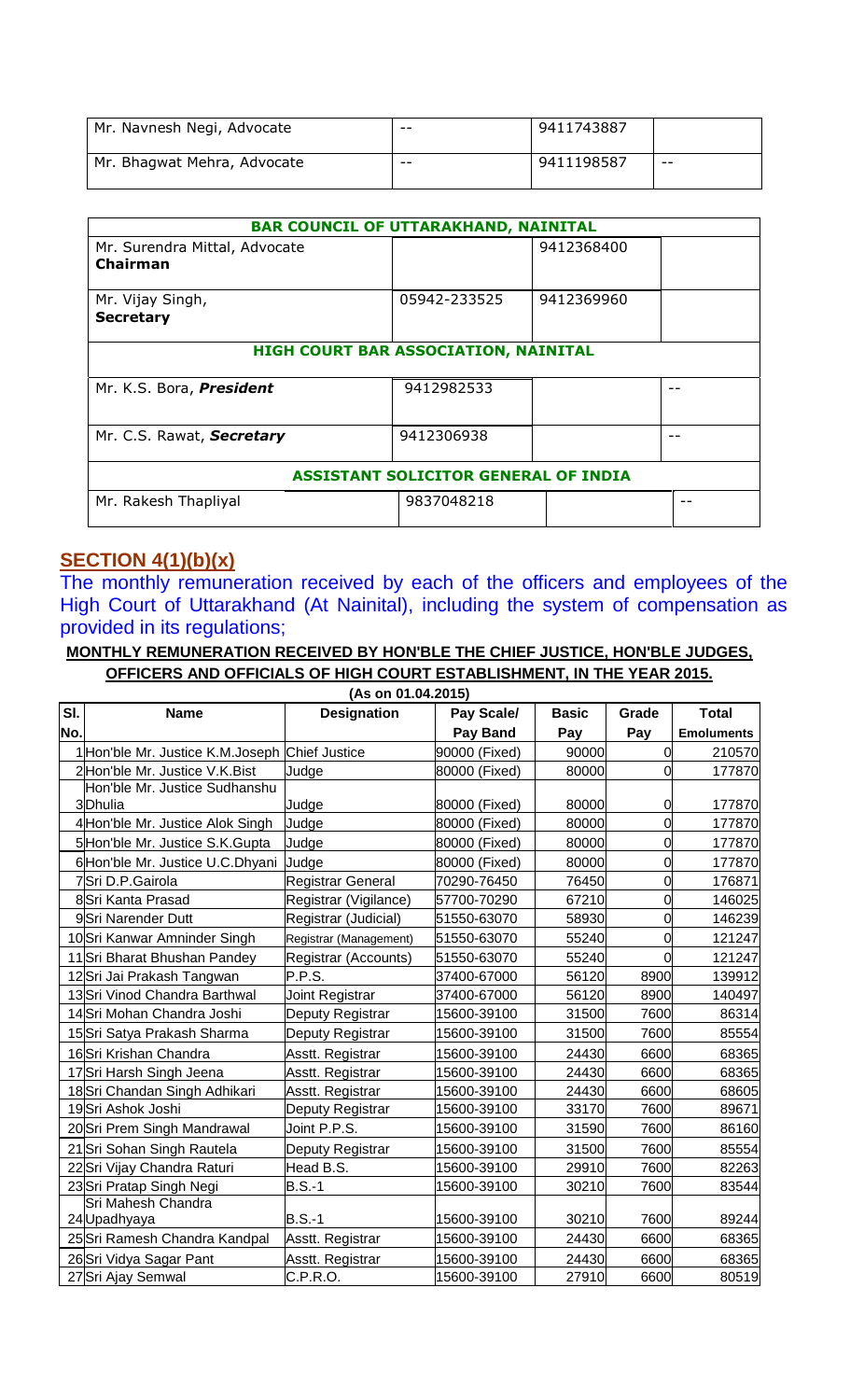| 28 Sri Tej Singh Kharola                | $B.S.-1$               | 15600-39100 | 29350 | 7600 | 86854 |
|-----------------------------------------|------------------------|-------------|-------|------|-------|
| 29 Sri Husain Ahmed                     | C.P.O.                 | 15600-39100 | 27910 | 6600 | 80519 |
| 30 Sri Harish Chandra Pandey            | <b>Section Officer</b> | 15600-39100 | 19820 | 5400 | 56498 |
| 31 Surendra Singh Gusain                | $B.S.-1$               | 15600-39100 | 21380 | 6600 | 62052 |
| 32 Naveen Chandra Kimari                | <b>Section Officer</b> | 15600-39100 | 21230 | 5400 | 59417 |
| 33 Sri Mahesh Prakash                   | Daftari                | 5200-20200  | 9550  | 2000 | 26256 |
| 34 Sri Shambhu Ram                      | Daftari                | 5200-20200  | 9490  | 2800 | 28384 |
| 35 Sri Bhuwan Chandra Pathak            | Daftari                | 5200-20200  | 8030  | 2400 | 24311 |
| 36 Sri Tarawan Goswami                  | Driver                 | 5200-20200  | 10550 | 2800 | 30649 |
| 37 Sri Naresh Singh Rawat               | Daftari                | 5200-20200  | 7880  | 2400 | 23861 |
| 38 Sri Kunwar Ram                       | A.R.O.                 | 9300-34800  | 13590 | 4600 | 40858 |
| 39 Sri Pradeep Kumar Arya               | Daftari                | 5200-20200  | 7880  | 2400 | 23861 |
| 40 Sri Ram Milan Yadav                  | Jamadar                | 5200-20200  | 7880  | 2400 | 23861 |
| 41 Sri Virendra Kumar Sharma            | Jamadar                | 5200-20200  | 7540  | 1900 | 20830 |
| 42 Sri Rajnarayan Kushwaha              | R.O.                   | 9300-34800  | 14470 | 4800 | 43058 |
| 43Sri Pratap Ram                        | Jamadar                | 5200-20200  | 7880  | 2400 | 23991 |
| 44 Sri Shiv Lal Sharma                  | Jamadar                | 5200-20200  | 7880  | 2400 | 22861 |
| 45 Sri Krishna Kumar Yadav              | A.R.O.                 | 9300-34800  | 13590 | 4600 | 40858 |
| 46 Sri Nand Lal Sahu                    | Jamadar                | 5200-20200  | 7820  | 1900 | 22409 |
| 47 Sri Sant Ram Maurya                  | Peon                   | 5200-20200  | 7670  | 1900 | 21229 |
| 48 Sri Ram Ajor                         | Jamadar                | 5200-20200  | 7820  | 1900 | 22409 |
| 49 Sri Jitendra Kumar Chaturvedi        | Daftari                | 5200-20200  | 7820  | 1900 | 22409 |
| 50 Sri Jagdish Prasad Nishad            | Jamadar                | 5200-20200  | 7820  | 1900 | 22409 |
| 51 Sri Sahib Das Nishad                 | Jamadar                | 5200-20200  | 7820  | 1900 | 22589 |
| 52Sri Sukh Dev Singh Rawat              | Jamadar                | 5200-20200  | 7820  | 1900 | 22409 |
| 53 Sri Puran Chandra Mathpal            | Peon                   | 5200-20200  | 7670  | 1900 | 22229 |
| 54 Sri Subas Chandra                    | Jamadar                | 5200-20200  | 7820  | 1900 | 22409 |
| 55 Sri Kripal Singh Taragi              | <b>Driver</b>          | 5200-20200  | 9210  | 2400 | 25624 |
| 56 Sri Pradeep Chandra Naugain          | <b>Driver</b>          | 5200-20200  | 9210  | 2400 | 26624 |
| 57 Sri Bhim Nath Gusain                 | <b>Driver</b>          | 5200-20200  | 9210  | 2400 | 26814 |
| 58 Sri Hukum Singh Jagwan               | Driver                 | 5200-20200  | 9210  | 2400 | 26814 |
| 59Sri Krishana Chandra                  | <b>Driver</b>          | 5200-20200  | 9200  | 2400 | 26793 |
| 60 Sri Pradeep Bandhavkar               | $B.S.-II$              | 15600-39100 | 17830 | 5400 | 51799 |
| 61 Sri Atulya Mani Tripathi             | <b>Review Officer</b>  | 15600-39100 | 17870 | 5400 | 51688 |
| 62 Sri Rajesh Kumar Srivastava          | <b>Review Officer</b>  | 15600-39100 | 17870 | 5400 | 55738 |
| 63 Sri Anurag Katiyar                   | <b>Review Officer</b>  | 15600-39100 | 17870 | 5400 | 51688 |
| 64 Sri Vivek Agarwal                    | <b>Review Officer</b>  | 15600-39100 | 17870 | 5400 | 51688 |
| 65 Sri Sanjeev Rao Bhatt                | <b>Review Officer</b>  | 15600-39100 | 17870 | 5400 | 55738 |
| 66 Sri Deb Singh Adhikari               | <b>Driver</b>          | 9300-34800  | 11180 | 4200 | 34669 |
| 67 Sri Govind Ballabh Pandey            | <b>Review Officer</b>  | 15600-39100 | 17190 | 5400 | 50700 |
| 68 Sri Navin Chandra Melkani            | P.S.                   | 15600-39100 | 30210 | 7600 | 83304 |
| 69 Sri Suresh Chandra Tiwari            | Asstt. Registrar       | 15600-39100 | 24430 | 6600 | 73735 |
| 70 Sri Girish Chandra Pant              | <b>Section Officer</b> | 15600-39100 | 21420 | 6600 | 67834 |
| 71 Sri Vinay Kumar Srivastava           | <b>Section Officer</b> | 15600-39100 | 18360 | 5400 | 53356 |
| 72 Sri Chandra Prakash Chaudhari B.S.-1 |                        | 15600-39100 | 29350 | 7600 | 87084 |
| 73 Sri Rajendra Singh Chauhan           | Asstt. Registrar       | 15600-39100 | 24430 | 6600 | 73315 |
| 74 Sri Abdul Hamid                      | <b>Section Officer</b> | 15600-39100 | 21270 | 6600 | 66974 |
| 75 Sri Indra Bhan                       | <b>Review Officer</b>  | 15600-39100 | 17190 | 5400 | 50280 |
| 76Sri Dinesh Singh Bisht                | <b>B.S.-1</b>          | 15600-39100 | 20600 | 6600 | 60977 |
| 77 Sri Roop Ram Bhatt                   | $B.S.-1$               | 15600-39100 | 20600 | 6600 | 60437 |
| 78 Sri Mritunjay Singh                  | <b>Section Officer</b> | 15600-39100 | 18360 | 5400 | 52936 |
| 79 Sri Moolendra Singh Sirohi           | <b>Section Officer</b> | 15600-39100 | 18360 | 5400 | 52936 |
| 80 Sri Anil Kumar Joshi                 | <b>Section Officer</b> | 15600-39100 | 18360 | 5400 | 52936 |
| 81 Sri Neeraj Sharma                    | <b>Section Officer</b> | 15600-39100 | 18360 | 5400 | 52936 |
| 82 Sri Gopal Singh Nagarkoti            | <b>Section Officer</b> | 15600-39100 | 18360 | 5400 | 52936 |
| 83 Sri Naubhar Singh                    | <b>Section Officer</b> | 15600-39100 | 18360 | 5400 | 52936 |
| 84 Sri Banshidhar Pandey                | $B.S.-II$              | 15600-39100 | 17830 | 5400 | 56309 |
| 85 Sri Jetendra Kumar                   | <b>Section Officer</b> | 15600-39100 | 18360 | 5400 | 52936 |
| 86 Sri Madan Mohan Bijalwan             | $B.S.-1$               | 15600-39100 | 27410 | 7600 | 77088 |
| 87 Sri Ashok Kumar                      | <b>Section Officer</b> | 15600-39100 | 18360 | 5400 | 52936 |
| 88 Smt. Smita Joshi                     | <b>Review Officer</b>  | 15600-39100 | 17190 | 5400 | 54330 |
|                                         |                        |             |       |      |       |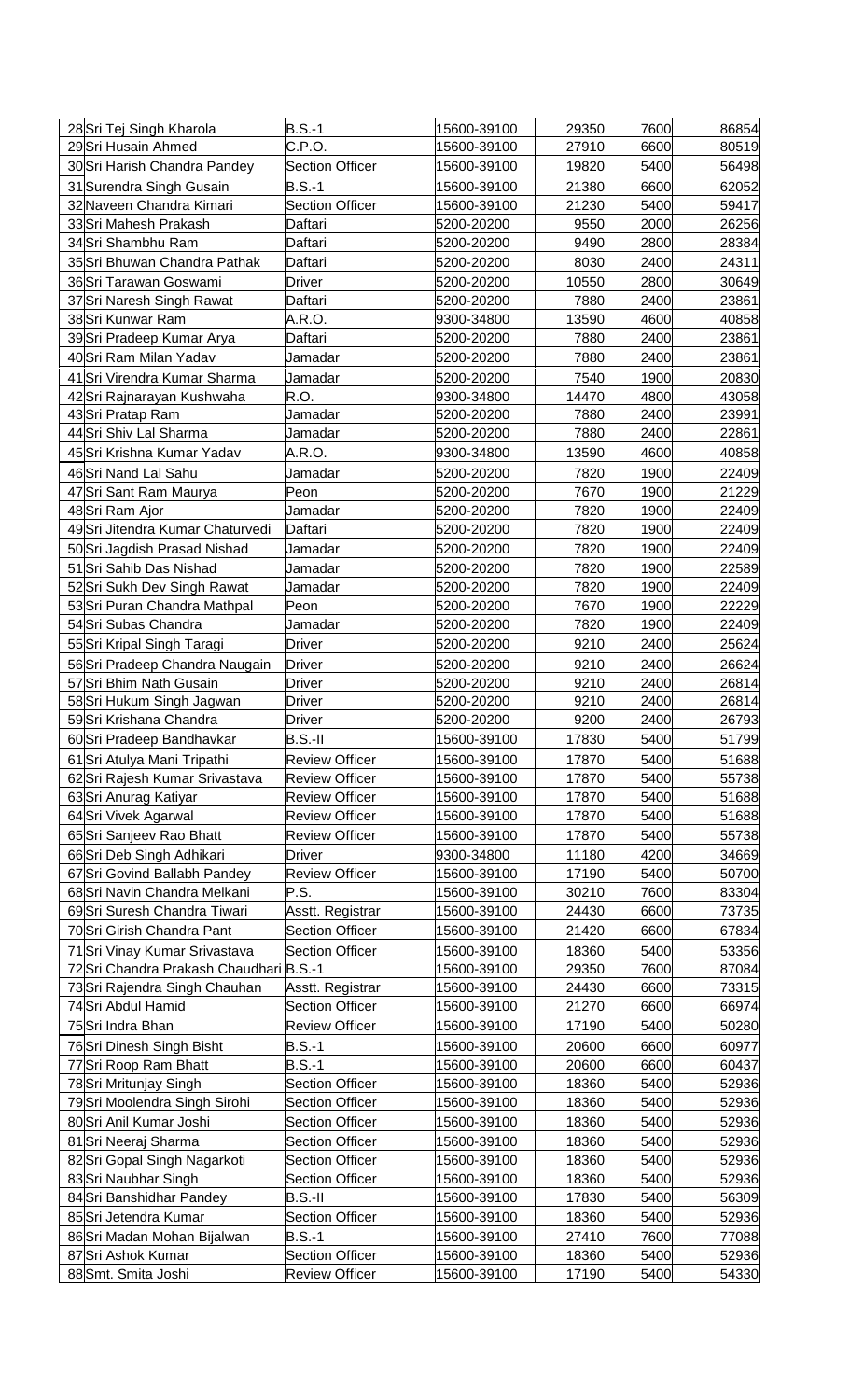| 89 Smt. Mamta Papney             | <b>Review Officer</b>   | 15600-39100 | 17190 | 5400 | 50280 |
|----------------------------------|-------------------------|-------------|-------|------|-------|
| 90 Sri Ajay Kumar Yadav          | Peon                    | 5200-20200  | 7650  | 1900 | 22058 |
| 91 Sri Chandra Shekhar Pandey    | R.O.                    | 9300-34800  | 14470 | 4800 | 46658 |
| 92Sri Pankaj Bhatt               | R.O.                    | 9300-34800  | 14470 | 4800 | 46658 |
| 93Sri Anil Singh Mehra           | Peon                    | 5200-20200  | 7650  | 1900 | 22483 |
| 94 Sri Bishan Lal Sah            | Peon                    | 5200-20200  | 7650  | 1900 | 21058 |
| 95 Sri Bahadur Singh Adhikari    | A.R.O.                  | 9300-34800  | 13590 | 4600 | 40988 |
| 96 Sri Pan Singh Rawat           | Peon                    | 5200-20200  | 7650  | 1900 | 21058 |
| 97 Sri Brijesh Naugain           | R.O.                    | 9300-34800  | 14470 | 4800 | 46658 |
| 98 Sri Kundan Singh              | Peon                    | 5200-20200  | 7650  | 1900 | 21058 |
| 99 Sri Devendra Singh            | Driver                  | 5200-20200  | 7090  | 1900 | 19908 |
| 100Sri Bhupal Singh              | Peon                    | 5200-20200  | 7650  | 1900 | 22188 |
| 101 Sri Naveen Chandra Bhatt     | R.O.                    | 9300-34800  | 14470 | 4800 | 46658 |
| 102Sri Pradeep Kumar Singh       | Peon                    | 5200-20200  | 7650  | 1900 | 21058 |
| 103 Sri Dhananjay Pouranik       | A.R.O.                  | 9300-34800  | 13590 | 4600 | 40988 |
| 104 Sri Rakesh Singh Chauhan     | Peon                    | 5200-20200  | 7650  | 1900 | 21058 |
| 105 Sri Virendra Singh Adhikari  | Peon                    | 5200-20200  | 7650  | 1900 | 21058 |
| 106Sri Hari Prasad Belwal        | A.R.O.                  | 9300-34800  | 13590 | 4600 | 40988 |
| 107 Sri Rajan Singh Bisht        | A.R.O.                  | 9300-34800  | 13590 | 4600 | 40858 |
| 108 Sri Prakash Joshi            | R.O.                    | 9300-34800  | 14470 | 4800 | 46658 |
| 109Sri Gopal Singh Negi          | A.R.O.                  | 9300-34800  | 13590 | 4600 | 40858 |
| 110Sri Ram Sudhar Verma          | <b>Review Officer</b>   | 15600-39100 | 17190 | 5400 | 50740 |
| 111 Sri Deepak Kumar Bisht       | Electrician             | 5200-20200  | 8870  | 2400 | 26720 |
| 112Sri Hem Chandra Pant          | Peon                    | 5200-20200  | 7650  | 1900 | 22483 |
| 113 Sri Suresh Chandra Joshi     | R.O.                    | 9300-34800  | 14160 | 4800 | 42896 |
| 114 Sri Bhim Singh Jalal         | Mali                    | 5200-20200  | 7650  | 1900 | 21058 |
| 115 Sri Rajesh Kumar Arya        | A.R.O.                  | 9300-34800  | 13590 | 4600 | 40858 |
| 116Sri Prem Prakash              | Mali                    | 5200-20200  | 6580  | 1800 | 18578 |
| 117Sri Robin Kumar               | Sweeper                 | 5200-20200  | 7650  | 1900 | 22058 |
| 118 Sri Narendra Singh           | <b>Driver</b>           | 5200-20200  | 9210  | 2400 | 26624 |
| 119Sri Shiv Nath Goswami         | Peon                    | 5200-20200  | 7940  | 1900 | 22788 |
| 120 Sri Ganesh Prasad Dhyani     | Head P.S.               | 15600-39100 | 31090 | 7600 | 90405 |
| 121 Sri Bipin Chandra Tamta      | <b>Section Officer</b>  | 15600-39100 | 20690 | 6600 | 60823 |
| 122 Smt. Mamtesh                 | <b>Review Officer</b>   | 15600-39100 | 17860 | 5400 | 51667 |
| 123Sri Jamboo Kumar Jain         | P.A.                    | 15600-39100 | 19840 | 5400 | 60010 |
| 124 Smt. Anju Sharma             | <b>Review Officer</b>   | 15600-39100 | 17860 | 5400 | 51667 |
| 125 Sri Jeetendra Singh Pokharia | <b>Protocol Officer</b> | 15600-39100 | 18240 | 5400 | 52648 |
| 126 Sri Bhuwan Chandra Pathak    | <b>Review Officer</b>   | 15600-39100 | 17860 | 5400 | 51667 |
| 127 Sri Gurpreet Singh           | P.S.                    | 15600-39100 | 27620 | 7600 | 77522 |
| 128 Sri Mohit Kumar Kanojia      | P.S.                    | 15600-39100 | 26390 | 7600 | 74976 |
| 129 Sri Himanshu Negi            | P.S.                    | 15600-39100 | 26390 | 7600 | 74976 |
| 130 Sri Laxman Singh Rawat       | P.S.                    | 15600-39100 | 26390 | 7600 | 74976 |
| 131 Sri Niti Raj Singh Aswal     | P.S.                    | 15600-39100 | 26390 | 7600 | 74976 |
| 132Sri Diwan Singh Jeena         | A.R.O.                  | 9300-34800  | 13590 | 4600 | 44308 |
| 133 Sri Rama Kant Sharma         | A.R.O.                  | 9300-34800  | 14160 | 4800 | 42569 |
| 134 Sri Nand Kunwar              | Peon                    | 5200-20200  | 7650  | 1900 | 21058 |
| 135 Sri Ganesh Chandra           | A.R.O.                  | 9300-34800  | 13590 | 4600 | 40858 |
| 136 Sri Govind Raj Arya          | Peon                    | 5200-20200  | 7650  | 1900 | 21058 |
| 137 Mohd. Tariq                  | Peon                    | 5200-20200  | 7650  | 1900 | 21058 |
| 138 Sri Mukesh-I                 | Sweeper                 | 5200-20200  | 7650  | 1900 | 23483 |
| 139Sri Mukesh-II                 | Sweeper                 | 5200-20200  | 7650  | 1900 | 22058 |
| 140 Sri Govind Ballabh           | Driver                  | 5200-20200  | 9200  | 2400 | 25793 |
| 141 Sri Mool Chand Sharma        | <b>Driver</b>           | 5200-20200  | 9200  | 2400 | 26793 |
| 142 Sri Harish Singh             | Peon                    | 5200-20200  | 7650  | 1900 | 22058 |
| 143 Sri Vipin Chandra            | Peon                    | 5200-20200  | 7650  | 1900 | 22188 |
| 144 Sri Balbir Singh             | A.R.O.                  | 9300-34800  | 13590 | 4600 | 40858 |
| 145 Sri Bhagirath Tiwari         | Peon                    | 5200-20200  | 7650  | 1900 | 21238 |
| 146 Sri Shekhar Chandra Bhagat   | Peon                    | 5200-20200  | 7370  | 1800 | 21563 |
| 147Sri Rajeev Dang               | P.S.                    | 15600-39100 | 26390 | 7600 | 80676 |
| 148 Sri Pravindra Singh Rathaur  | P.S.                    | 15600-39100 | 26390 | 7600 | 74976 |
| 149 Sri Satyendra Kumar Sharma   | P.S.                    | 15600-39100 | 21510 | 7600 | 64875 |
|                                  |                         |             |       |      |       |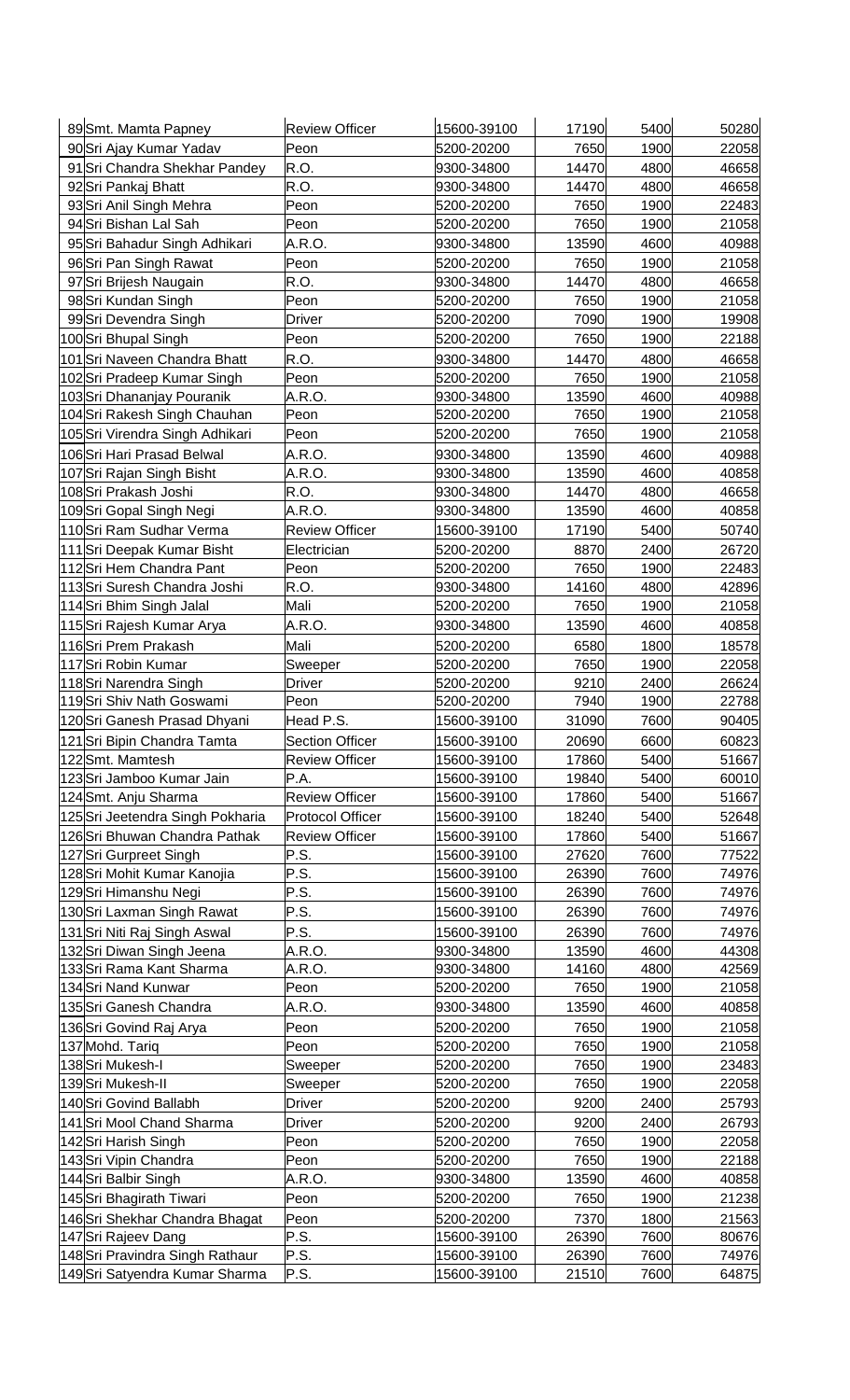| 150 Sri Shiv Prasad                 | P.S.                    | 15600-39100 | 20650 | 6600 | 61201 |
|-------------------------------------|-------------------------|-------------|-------|------|-------|
| 151 $S$ ri Subodh Kumar             | <b>Console Operator</b> | 9300-34800  | 12590 | 4200 | 40877 |
| 152Sri Sanjay Ku <u>mar Batra</u>   | <b>Console Operator</b> | 9300-34800  | 12590 | 4200 | 37727 |
| 153 <mark>Sri Man Singh</mark>      | <b>Console Operator</b> | 9300-34800  | 12590 | 4200 | 37727 |
| 154 Sri Rajnish Jindal              | Console Operator        | 9300-34800  | 12590 | 4200 | 37727 |
| 155 Sri Prakash Chandra Pandey      | <b>Review Officer</b>   | 15600-39100 | 18490 | 5400 | 57021 |
| 156 Sri Deepak Kumar Bhasin         | <b>Review Officer</b>   | 15600-39100 | 18490 | 5400 | 57021 |
| 157 Sri Rajendra Singh Deopa        | <b>Review Officer</b>   | 15600-39100 | 18490 | 5400 | 57481 |
| 158 Sri Kailash Chandra             | <b>Review Officer</b>   | 15600-39100 | 18490 | 5400 | 57021 |
| 159Sri Alok Tripathi                | <b>Review Officer</b>   | 15600-39100 | 18490 | 5400 | 52971 |
| 160 Sri Bhuwan Chandra Arya         | <b>Review Officer</b>   | 15600-39100 | 18490 | 5400 | 57021 |
| 161 Smt. Deepa Mathpal              | <b>Review Officer</b>   | 15600-39100 | 17190 | 5400 | 50280 |
| 162Sri Viswa Mohan Sati             | <b>Review Officer</b>   | 15600-39100 | 17190 | 5400 | 54330 |
| 163 Sri Himanshu Bhatt              | <b>Review Officer</b>   | 15600-39100 | 17190 | 5400 | 54330 |
| 164 Smt. Pritee Bajpai              | <b>Review Officer</b>   | 15600-39100 | 17190 | 5400 | 50280 |
| 165 Smt. Sangeeta Tyagi             | <b>Review Officer</b>   | 15600-34800 | 17190 | 5400 | 50280 |
| 166 Sri Vipin Chandra Joshi         | <b>Review Officer</b>   | 15600-39100 | 17190 | 5400 | 54330 |
| 167 Sri Kundan Singh Dhaila         | <b>Review Officer</b>   | 15600-39100 | 17190 | 5400 | 54330 |
| 168 Sri Ashutosh Bhatt              | <b>Review Officer</b>   | 15600-39100 | 17190 | 5400 | 50280 |
| 169 Smt. Alpana Tripathi            | <b>Review Officer</b>   | 15600-39100 | 17190 | 5400 | 50280 |
| 170 Sri Sanjay Sati                 | <b>Review Officer</b>   | 15600-39100 | 17190 | 5400 | 50280 |
|                                     |                         |             |       |      |       |
| 171 Sri Sanjeev Kumar               | <b>Review Officer</b>   | 15600-39100 | 17190 | 5400 | 50280 |
| 172 Sri Jitendra Singh Panwar       | <b>Review Officer</b>   | 15600-39100 | 17190 | 5400 | 54330 |
| 173Smt. Ekta Patiyal                | <b>Review Officer</b>   | 15600-39100 | 17190 | 5400 | 54330 |
| 174 Sri Kailash Giri                | <b>Review Officer</b>   | 15600-39100 | 17190 | 5400 | 54330 |
| 175 Smt. Ranjana Manoj Singh        | <b>Review Officer</b>   | 9300-34800  | 13900 | 4800 | 45478 |
| 176 Sri Santosh Kumar Arya          | <b>Review Officer</b>   | 15600-39100 | 15600 | 5400 | 51039 |
| 177 Sri Rajeev Kumar Tewari         | <b>Review Officer</b>   | 15600-39100 | 17190 | 5400 | 54330 |
| 178 Sri Akhilesh Chandra Rai        | A.R.O.                  | 9300-34800  | 13590 | 4600 | 40858 |
| 179 Sudheesh Chandra                | <b>Driver</b>           | 5200-20200  | 9200  | 2400 | 26793 |
| 180 Ganga Joshi                     | Peon                    | 5200-20200  | 7650  | 1900 | 21058 |
| 181 Km. Sugata Dhaundiyal           | <b>Review Officer</b>   | 9300-34800  | 17810 | 4800 | 48563 |
| 182Sri Anil Chandra                 | <b>Review Officer</b>   | 9300-34800  | 17810 | 4800 | 48563 |
| Sri Dinesh Chandra Singh            |                         |             |       |      |       |
| 183Sethwal                          | <b>Review Officer</b>   | 15600-39100 | 17190 | 5400 | 50280 |
| 184 Sri Diwan Singh Bisht           | <b>Review Officer</b>   | 15600-39100 | 17190 | 5400 | 50280 |
| 185 Sri Girish Chandra              | Peon                    | 5200-20200  | 7370  | 1800 | 20213 |
| 186Sri Lalit Chandra Joshi          | Peon                    | 5200-20200  | 7370  | 1800 | 21563 |
| 187 Sri Deepak Kumar                | Peon                    | 5200-20200  | 7370  | 1800 | 20343 |
| 188Sri Surya Prakash Thapliyal      | Peon                    | 5200-20200  | 7370  | 1800 | 21213 |
| 189 Sri Mahendra Singh Bisht        | Peon                    | 5200-20200  | 7370  | 1800 | 21213 |
| 190 Sri Vikramaditya Patel          | Peon                    | 5200-20200  | 7370  | 1800 | 20213 |
| 191 Sri Kailash Chandra Pathak      | Peon                    | 5200-20200  | 7370  | 1800 | 21213 |
| 192Sri Pratap Singh Adhikari        | Peon                    | 5200-20200  | 7370  | 1800 | 20213 |
| 193 Sri Puran Chandra Joshi         | Plumber                 | 5200-20200  | 7370  | 1800 | 21563 |
| 194Sri Anil Kumar                   | Sweeper                 | 5200-20200  | 7370  | 1800 | 21213 |
| 195 Sri Hayat Singh                 | Driver                  | 5200-20200  | 8950  | 2400 | 25086 |
| 196 Sri Chandra Shekhar             | Type Writer Mech.       | 5200-20200  | 8610  | 1900 | 23055 |
| 197 Sri Yogesh Pant                 | Librarian               | 15600-39100 | 26530 | 6600 | 77662 |
| 198Sri Dinesh Ram                   | Mali                    | 5200-20200  | 7100  | 1800 | 22496 |
| 199 Sri Ramesh Chandra Tewari       | Peon                    | 5200-20200  | 7100  | 1800 | 21496 |
| 200 Sri Gopal Datt Joshi            | Peon                    | 5200-20200  | 7100  | 1800 | 22626 |
| 201Sri Shiv Singh Rautela           | Peon                    | 5200-20200  | 7100  | 1800 | 21496 |
| 202 <b>Sri Pawan Singh Adhikari</b> | Peon                    | 5200-20200  | 7100  | 1800 | 21496 |
| 203 Sri Ashok Chandra Upadhyay      | Peon                    | 5200-20200  | 7100  | 1800 | 22496 |
| 204 Sri Anand Prakash               | Peon                    | 5200-20200  | 7100  | 1800 | 23846 |
| 205 Sri Harsh Mani Belwal           | Peon                    | 5200-20200  | 7100  | 1800 | 22496 |
| 206Sri Prem Chand                   | Peon                    | 5200-20200  | 7100  | 1800 | 21496 |
| 207 Sri Rajesh Kumar                | Watchman                | 5200-20200  | 7100  | 1800 | 23846 |
| 208Sri Lalit Goswami                | Peon                    | 5200-20200  | 7100  | 1800 | 22496 |
| 209 Sri Shamsher Singh Rana         | Peon                    | 5200-20200  | 7100  | 1800 | 22846 |
|                                     |                         |             |       |      |       |
| 210 Sri Narendra Singh Negi         | Watchman                | 5200-20200  | 7100  | 1800 | 21496 |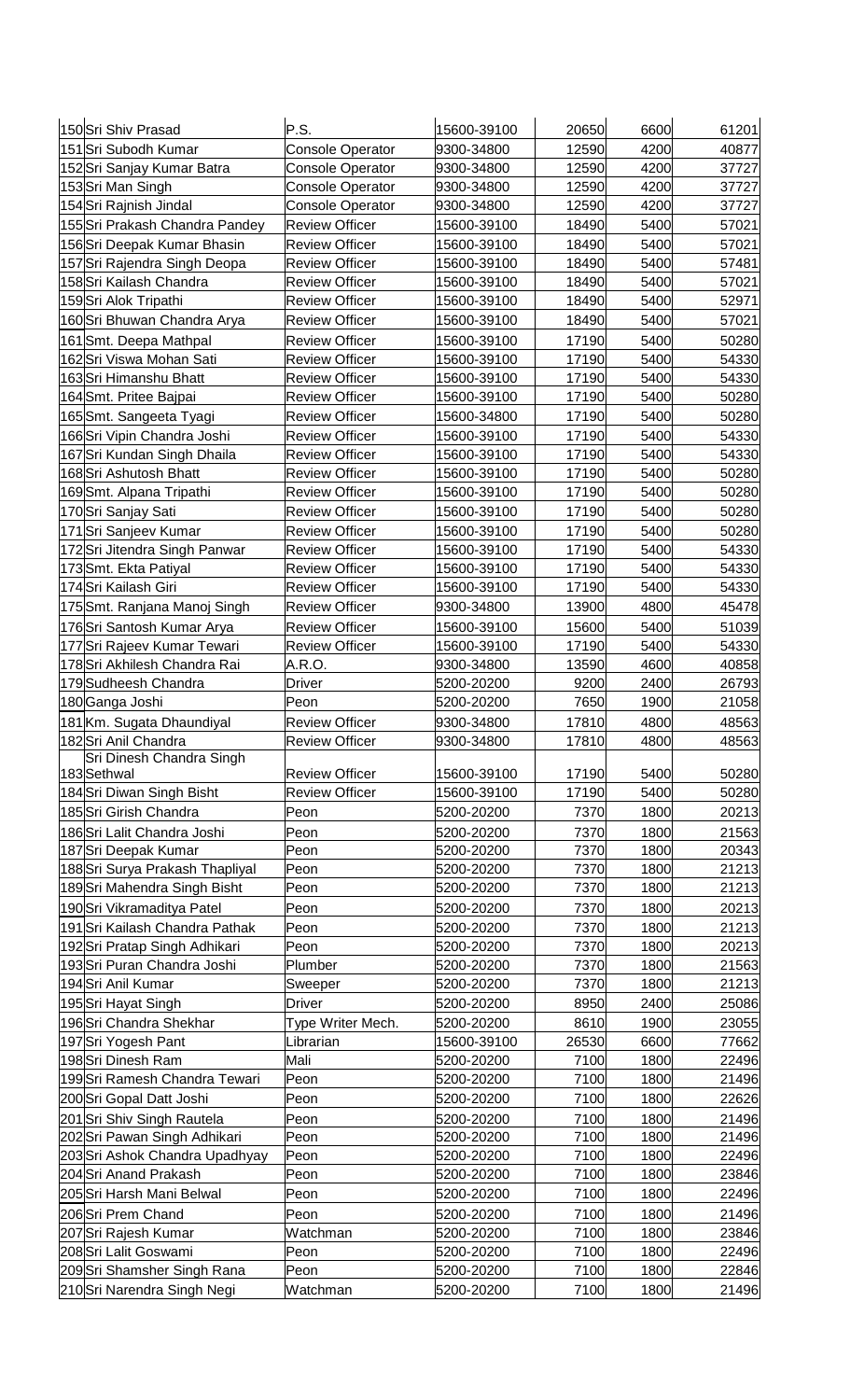| 211 Sri Prakash Chandra Pathak   | Peon                    | 5200-20200  | 7100  | 1800 | 22846 |
|----------------------------------|-------------------------|-------------|-------|------|-------|
| 212 Sri Laxman Nath Goswami      | <b>Driver</b>           | 5200-20200  | 7090  | 1900 | 22769 |
| 213 Sri Prakash Lal              | Watchman                | 5200-20200  | 7100  | 1800 | 22626 |
| 214 Sri Rajendra Singh Sammal    | Peon (suspended)        | 5200-20200  | 3550  | 900  | 11098 |
| 215 Sri Anand Singh Rautela      | Peon                    | 5200-20200  | 7100  | 1800 | 22496 |
| 216Sri Deepak Joshi              | Peon                    | 5200-20200  | 7100  | 1800 | 22846 |
| 217Sri Inder Lal                 | Peon                    | 5200-20200  | 7100  | 1800 | 22496 |
| 218 Sri Manoj Gond               | Peon                    | 5200-20200  | 7100  | 1800 | 22496 |
| 219 Sri Dwarika Prasad Sharma    | Peon                    | 5200-20200  | 7100  | 1800 | 22496 |
| 220 Sri Danish                   | Peon                    | 5200-20200  | 7100  | 1800 | 22846 |
| 221 Sri Dalip Ram                | Peon                    | 5200-20200  | 7100  | 1800 | 21496 |
| 222 Sri Manoj Singh Negi         | Peon                    | 5200-20200  | 7100  | 1800 | 22496 |
| 223 Sri Ajay Kumar Bhatt         | Peon                    | 5200-20200  | 7100  | 1800 | 21626 |
| 224 Sri Naveen Chandra Joshi     | Watchman                | 5200-20200  | 7100  | 1800 | 21496 |
| 225 Sri Pratap Singh Garia       | Peon                    | 5200-20200  | 7100  | 1800 | 22496 |
|                                  |                         |             |       |      |       |
| 226 Sri Dan Singh Bargali        | Peon                    | 5200-20200  | 7100  | 1800 | 22496 |
| 227 Sri Rajesh Kumar             | Peon                    | 5200-20200  | 7100  | 1800 | 21496 |
| 228 Sri Mohd. Yunus              | Painter                 | 5200-20200  | 7100  | 1800 | 23846 |
| 229 Sri Girish Chandra Upreti    | Peon                    | 5200-20200  | 7100  | 1800 | 21606 |
| 230 Sri Umesh Chandra Pandey     | Peon                    | 5200-20200  | 7100  | 1800 | 21496 |
| 231 Sri Urba Datt                | Peon                    | 5200-20200  | 7100  | 1800 | 21496 |
| 232 Sri Bhupal Singh Negi        | Peon                    | 5200-20200  | 7100  | 1800 | 21496 |
| 233 Sri Dinesh Ram               | Watchman                | 5200-20200  | 7100  | 1800 | 21496 |
| 234 Sri Deepak Gunwant           | <b>Driver</b>           | 5200-20200  | 7930  | 1900 | 25107 |
| 235 Sri Girish Chandra Petshali  | <b>Driver</b>           | 5200-20200  | 7930  | 1900 | 24682 |
| 236 Sri Chitra Bahadur Rana      | Peon                    | 5200-20200  | 7100  | 1800 | 21496 |
| 237 Sri Rajendra Prasad          | Watchman                | 5200-20200  | 7100  | 1800 | 22496 |
| 238 Sri Prabodh Kumar            | P.A.                    | 15600-39100 | 18330 | 5400 | 57746 |
| 239 Sri Avneet Kumar Singh       | P.A.                    | 15600-39100 | 18330 | 5400 | 57746 |
| 240Km. Arti                      | P.A.                    | 15600-39100 | 18330 | 5400 | 57746 |
| 241 Smt. Rajini Gusain           | P.A.                    | 15600-39100 | 16950 | 5400 | 54605 |
| 242Sri Digvijay Pant             | System Analyst          | 15600-39100 | 19690 | 5400 | 64733 |
| 243 Sri Shailesh Bisht           | <b>Console Operator</b> | 5200-20200  | 10810 | 2800 | 35244 |
| 244 Sri Pranay Prakash Tewari    | A.R.O.                  | 9300-34800  | 13590 | 4600 | 48073 |
| 245 Sri Aditya Rathi             | <b>Console Operator</b> | 5200-20200  | 10810 | 2800 | 35244 |
| 246 Sri Pankaj Bhatt             | <b>Console Operator</b> | 5200-20200  | 10810 | 2800 | 35244 |
| 247 Sri Surendra Kumar           | E.P.B.X Operator        | 5200-20200  | 10810 | 2800 | 33144 |
| 248 Sri Kailash Chandra Bhatt    | A.R.O.                  | 9300-34800  | 11220 | 4600 | 42677 |
| 249 Sri Jagat Pal Singh Aswal    | E.P.B.X Operator        | 5200-20200  | 10810 | 2800 | 35244 |
|                                  |                         |             |       |      |       |
| 250 Sri Bishan Ram               | Peon                    | 5200-20200  | 6580  | 1800 | 21313 |
| 251 Sri Raghuveer Singh Negi     | Peon                    | 5200-20200  | 6580  | 1800 | 21313 |
| 252 Sri Umesh Kumar              | Peon                    | 5200-20200  | 6580  | 1800 | 21313 |
| 253 Sri Dinesh Arya              | Watchman                | 5200-20200  | 6580  | 1800 | 21663 |
| 254 Sri Gokal Singh              | Peon                    | 5200-20200  | 6580  | 1800 | 21313 |
| 255 Sri Shiv Kumar Sharma        | Peon                    | 5200-20200  | 6580  | 1800 | 20313 |
| 256 Sri Ravi Kumar               | Peon                    | 5200-20200  | 6580  | 1800 | 21313 |
| 257 Sri Manoj Kumar Sharma       | Peon                    | 5200-20200  | 6580  | 1800 | 20313 |
| 258 Sri Narendra Singh Phartiyal | Peon                    | 5200-20200  | 6580  | 1800 | 21313 |
| 259 Sri Narendra Kumar           | Peon                    | 5200-20200  | 6580  | 1800 | 20313 |
| 260 Sri Rajesh Kumar Maurya      | Farrash                 | 5200-20200  | 6580  | 1800 | 21313 |
| 261 Sri Ashok Kumar Prajapati    | Peon                    | 5200-20200  | 6580  | 1800 | 21313 |
| 262 Sri Bahid Husain             | Farrash                 | 5200-20200  | 6580  | 1800 | 20313 |
| 263 Sri Bhupendra Singh          | Peon                    | 5200-20200  | 6580  | 1800 | 21313 |
| 264 Sri Vijay Singh Sajwan       | Peon                    | 5200-20200  | 6580  | 1800 | 21313 |
| 265 Sri Dhan Singh Thapa         | Peon                    | 5200-20200  | 6580  | 1800 | 21313 |
| 266 Sri Manoj Kumar              | Peon                    | 5200-20200  | 6580  | 1800 | 21313 |
| 267 Sri Om Prakash               | <b>Driver</b>           | 5200-20200  | 7090  | 1900 | 22769 |
| 268 Sri Kamlesh Kumar            | Peon                    | 5200-20200  | 6580  | 1800 | 20443 |
| 269 Sri Deepak Tyagi             | A.R.O.                  | 9300-34800  | 13590 | 4600 | 48073 |
| 270Sri Anoop Mehra               | A.R.O.                  | 9300-34800  | 13590 | 4600 | 48073 |
|                                  |                         |             |       |      |       |
| 271 Km. Akvindra Kaur            | A.R.O.                  | 9300-34800  | 13590 | 4600 | 48073 |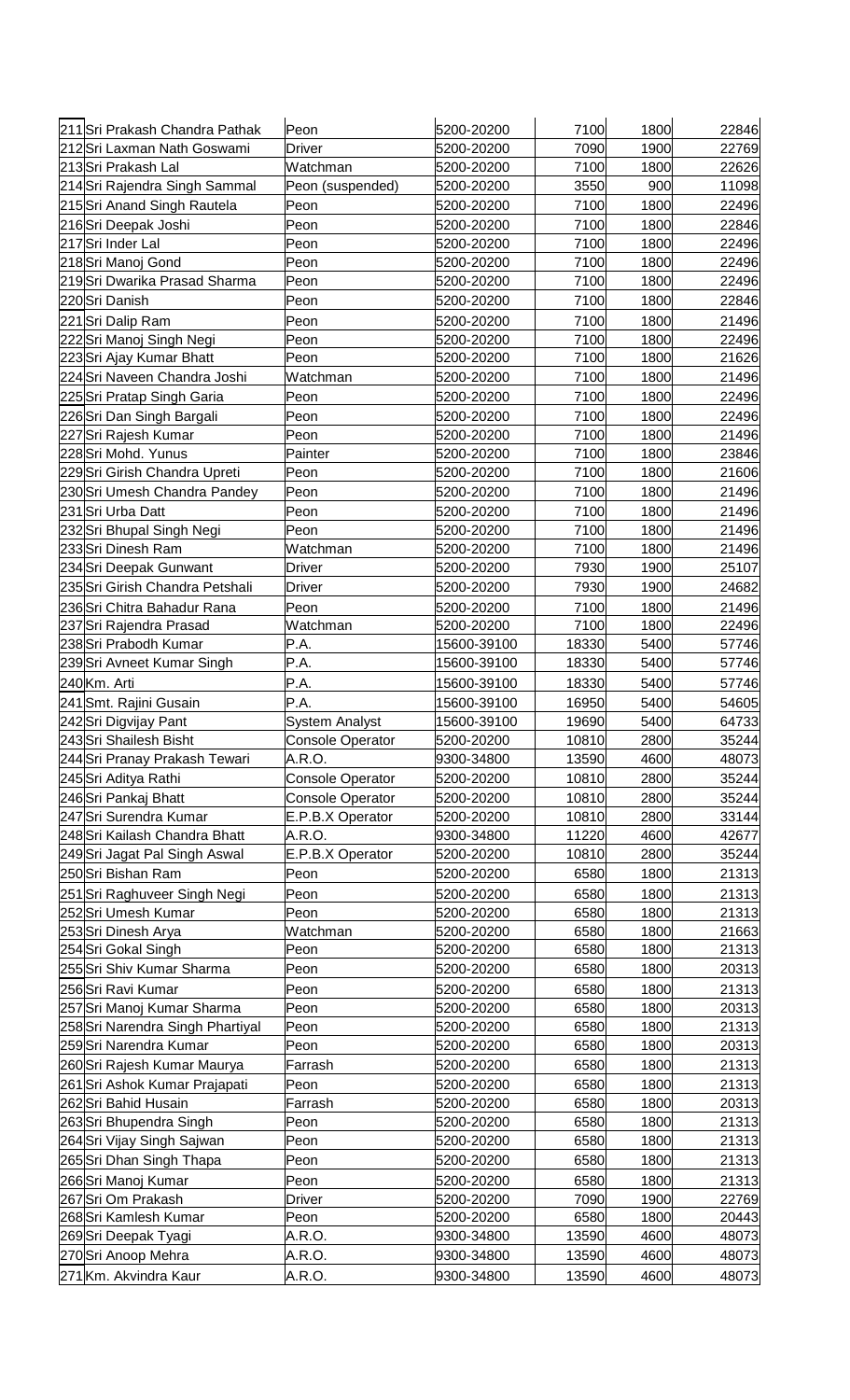| 272Sri Piyush Kumar            | A.R.O.     | 9300-34800  | 13590 | 4600 | 48073 |
|--------------------------------|------------|-------------|-------|------|-------|
| 273 Smt. Manju Lata            | A.R.O.     | 9300-34800  | 13590 | 4600 | 48073 |
| 274 Sri Mahak Singh            | A.R.O.     | 9300-34800  | 13590 | 4600 | 48073 |
| 275Sri Jeetendra Shobraj       | A.R.O.     | 9300-34800  | 13590 | 4600 | 48073 |
| 276Sri Amit Chandra Binjola    | A.R.O.     | 9300-34800  | 13590 | 4600 | 48073 |
| 277Km. Archana Tiwari          | A.R.O.     | 9300-34800  | 13590 | 4600 | 44623 |
| 278 Sri Himanshu Kumar         | A.R.O.     | 9300-34800  | 13590 | 4600 | 48073 |
| 279 Sri Neeraj Kumar           | A.R.O.     | 9300-34800  | 13590 | 4600 | 48073 |
| 280 Sri Sanjay Prakash         | A.R.O.     | 9300-34800  | 13590 | 4600 | 48073 |
| 281 Sri Mahendra Singh         | A.R.O.     | 9300-34800  | 13590 | 4600 | 44623 |
| 282Smt. Ganga Brijwal          | A.R.O.     | 9300-34800  | 13590 | 4600 | 48073 |
| 283 Sri Harish Lal Sah         | A.R.O.     | 9300-34800  | 13590 | 4600 | 48073 |
| 284 Sri Amulya Bisht           | A.R.O.     | 9300-34800  | 13590 | 4600 | 48073 |
| 285 Sri Dev Ashish Sah         | A.R.O.     | 9300-34800  | 13590 | 4600 | 44623 |
| 286 Sri Ashish Kumar Gururani  | A.R.O.     | 9300-34800  | 13590 | 4600 | 48073 |
| 287 Sri Manish Chandra         | A.R.O.     | 9300-34800  | 13590 | 4600 | 48073 |
| 288 Smt. Bhawana Bhardwaj      | A.R.O.     | 9300-34800  | 13590 | 4600 | 48073 |
| 289 Sri Brij Mohan Arya        | A.R.O.     | 9300-34800  | 13590 | 4600 | 44308 |
| 290 Sri Deep Chandra Maulekhi  | A.R.O.     | 9300-34800  | 13590 | 4600 | 48073 |
| 291 Km. Parul Verma            | P.A.       | 15600-39100 | 16290 | 5400 | 53101 |
| 292Km. Naheed Parveen          | P.A.       | 15600-39100 | 16290 | 5400 | 57151 |
| 293 Sri Jitendra Mohan         | P.A.       | 15600-39100 | 16290 | 5400 | 53101 |
| 294 Sri Arpan Jaiswal          | P.A.       | 15600-39100 | 16290 | 5400 | 53101 |
| 295 Sri Sanjay Kanojia         | P.A.       | 15600-39100 | 16290 | 5400 | 57151 |
| 296 Sri Devendra Singh         | Peon       | 5200-20200  | 7370  | 1800 | 22111 |
| 297 Sri Dinesh Chandra Arya    | Carpainter | 5200-20200  | 7370  | 1800 | 22111 |
| 298 Sri Munna Lal              | P.A.       | 15600-39100 | 15650 | 5400 | 55694 |
| 299 Sri Kaushal Kishor Sharma  | P.A.       | 15600-39100 | 15650 | 5400 | 56114 |
| 300 Sri Anand Singh Dhakriyal  | P.A.       | 15600-39100 | 15650 | 5400 | 55694 |
| 301 Smt. Mamta Rani            | P.A.       | 15600-39100 | 15650 | 5400 | 55694 |
| 302Sri Ram Rath                | Peon       | 5200-20200  | 5860  | 1800 | 18583 |
| 303 Sri Yogesh Kumar Sharma    | Peon       | 5200-20200  | 5860  | 1800 | 19583 |
| 304 Sri Chandra Shekhar        | Peon       | 5200-20200  | 5860  | 1800 | 20933 |
| 305 Sri Balwant Singh Rawat    | Peon       | 5200-20200  | 5860  | 1800 | 19933 |
| 306 Sri Chandan Kumar Mahaldar | Peon       | 5200-20200  | 5860  | 1800 | 19933 |
| 307 Sri Vinod Singh            | Peon       | 5200-20200  | 5860  | 1800 | 18583 |
| 308 Sri Prakash Chandra Joshi  | Peon       | 5200-20200  | 5860  | 1800 | 19583 |
| 309 Sri Krishna Chandra        | Peon       | 5200-20200  | 5860  | 1800 | 19583 |
| 310 Sri Gopal Joshi            | Peon       | 5200-20200  | 5860  | 1800 | 19933 |
| 311 Sri Amitava Sanyal         | Peon       | 5200-20200  | 5860  | 1800 | 18583 |
| 312 Sri Meer Alam              | Peon       | 5200-20200  | 5960  | 1800 | 23515 |
| 313 Sri Ved Pal                | Peon       | 5200-20200  | 6440  | 1800 | 24804 |
| 314 Ms. Deepti Sharma          | A.R.O.     | 9300-34800  | 12540 | 4600 | 44570 |
| 315 Sri Ankit Rawat            | P.A.       | 9300-34800  | 13900 | 4800 | 45671 |
| 316Sri Siddharth Kumar         | P.A.       | 9300-34800  | 13900 | 4800 | 45671 |
| 317 Sri Nitesh Rawat           | P.A.       | 9300-34800  | 13900 | 4800 | 45671 |
| 318 Sri Shamshad Hussain       | P.A.       | 9300-34800  | 13900 | 4800 | 49542 |
| 319Sri Nadim Alam              | P.A.       | 9300-34800  | 13900 | 4800 | 49542 |
| 320 Sri Deepak Kumar Pandey    | P.A.       | 9300-34800  | 13900 | 4800 | 49542 |
| 321 Sri Ravi Srivastava        | P.A.       | 9300-34800  | 13900 | 4800 | 45671 |
|                                |            |             |       |      |       |

*Dated:- April 2015. Place:- Nainital*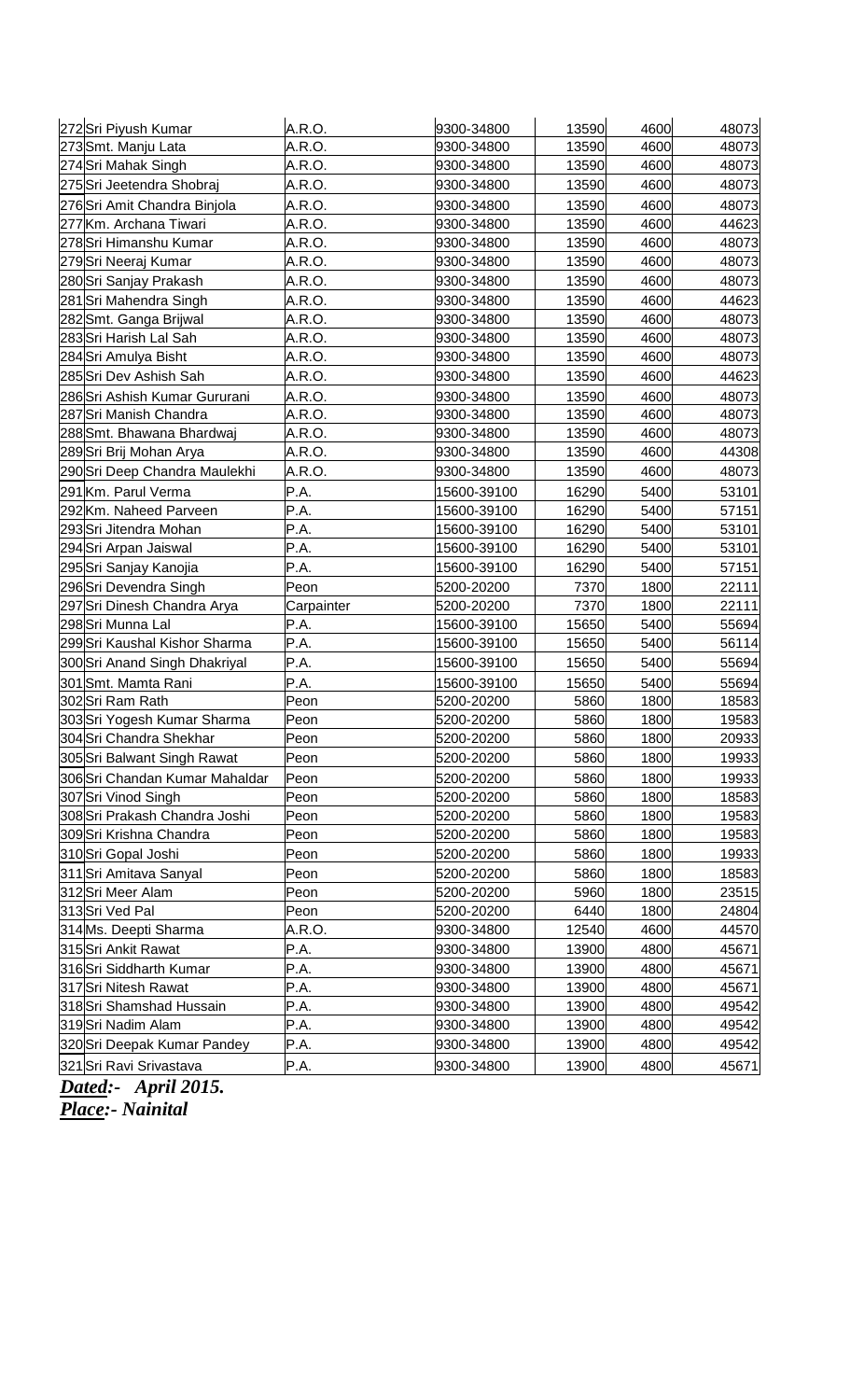# **SECTION 4(1)(b)(xi)**

The budget allocated to each of its agency, indicating the particulars of all plans, proposed expenditures and reports on disbursements made;

**Statement showing total sanctioned budget by the Government for whole financial year, total allocation to the various District Courts and balance/available budget in this Court,**

**under grant no. 04, head of account 2014-Administration of Justice-105-Civil & Session Court-03-District & Sessions Judge for the financial year 2015-2016**

| SI.No. | No. & Name of Head                                | <b>Total budget</b><br>sanctioned by | <b>Total budget</b><br>allocation to the | <b>Balance/</b><br>available |
|--------|---------------------------------------------------|--------------------------------------|------------------------------------------|------------------------------|
|        | $1$ 01-Pay                                        | the Govt.<br>350000000               | <b>District Courts</b><br>314000000      | budget<br>36000000           |
|        | 202-Wages                                         | 2000000                              | 1445000                                  | 555000                       |
|        | $3 03-D.A.$                                       | 400000000                            | 357960000                                | 42040000                     |
|        | $404 - T.A.$                                      | 2000000                              | 1540000                                  | 460000                       |
|        | $5$ 05-T.T.A.                                     | 4000000                              | $\Omega$                                 | 4000000                      |
|        | 606-O.A.                                          | 40000000                             | 34540000                                 | 5460000                      |
|        | 707-Honoraria                                     |                                      |                                          |                              |
|        | 808-Office Expenses                               | 7000000                              | 5100000                                  | 1900000                      |
|        | 909-Electricity Charges                           | 8000000                              | 5450000                                  | 2550000                      |
|        | 1010-Water Tax                                    | 500000                               | 361000                                   | 139000                       |
|        | 1111-Purchase of stationery & printing of forms   | 2000000                              | 1320000                                  | 680000                       |
|        | 1212-Office Furniture & Equipment                 | 2500000                              | $\Omega$                                 | 2500000                      |
|        | 1313-Telephone Charges                            | 2800000                              | 2050000                                  | 750000                       |
|        | 1414-Purchase of Staff Car                        | 4000000                              | $\Omega$                                 | 4000000                      |
|        | 1515-Maintenance of staff car & pruchase of fuel  | 7500000                              | 5400000                                  | 2100000                      |
|        | 16 16-Payment for Professional & Special Services | 5000000                              | 3800000                                  | 1200000                      |
|        | 1717-Rent & Taxes                                 | 2500000                              | 1795000                                  | 705000                       |
|        | 1822-Sumptuary Allowance                          | 200000                               | 115000                                   | 85000                        |
|        | 1925-Minor Construction Works                     | 5000000                              | 0                                        | 5000000                      |
|        | 2026-Machines & Furnishing/Equipment & Plant      | 4000000                              | $\Omega$                                 | 4000000                      |
|        | 2127-Medical Reimbursement                        | 5500000                              | 3000000                                  | 2500000                      |
|        | 2229-Maintenance                                  | 5000000                              | 495000                                   | 4505000                      |
|        | 2342-Other Expenses                               | 250000                               | 175000                                   | 75000                        |
|        | 2444-Training Expenses                            |                                      | 0                                        |                              |
|        | 2545-L.T.C.                                       | 800000                               | $\Omega$                                 | 800000                       |
|        | 2646-Purchase of Computer Hardware/Software       | 800000                               |                                          | 800000                       |
|        | 2747-Maint. of Comp. & pruchase of stationery     | 1000000                              | 850000                                   | 150000                       |
|        | <b>Total</b>                                      | 862350000                            | 739396000                                | 122954000                    |

#### **Place: Nainital**

**Dated: April ..., 2015.**

**Statement showing total sanctioned budget by the Government for whole financial year, total allocation to the various District Courts and balance/available budget in this Court, under grant no. 04, head of account 2014-Administration of Justice-108-Criminal Court-03-Regular Establishment for the financial year 2015-2016**

| SI.No. | No. & Name of Head  | <b>Total budget</b><br>sanctioned by | <b>Total budget</b><br>allocation to the | Balance/<br>available |
|--------|---------------------|--------------------------------------|------------------------------------------|-----------------------|
|        |                     | the Govt.                            | <b>District Courts</b>                   | budget                |
|        | $1 01-Pay$          | 50000000                             | 48800000                                 | 1200000               |
|        | 202-Wages           |                                      |                                          | 0                     |
|        | $3 03-D.A.$         | 59000000                             | 57584000                                 | 1416000               |
|        | $404 - T.A.$        | 350000                               | 167000                                   | 183000                |
|        | $5$ 05-T.T.A.       | 600000                               |                                          | 600000                |
|        | $606 - 0.A.$        | 6000000                              | 5856000                                  | 144000                |
|        | 707-Honoraria       |                                      |                                          | 0                     |
|        | 808-Office Expenses | 300000                               | 165000                                   | 135000                |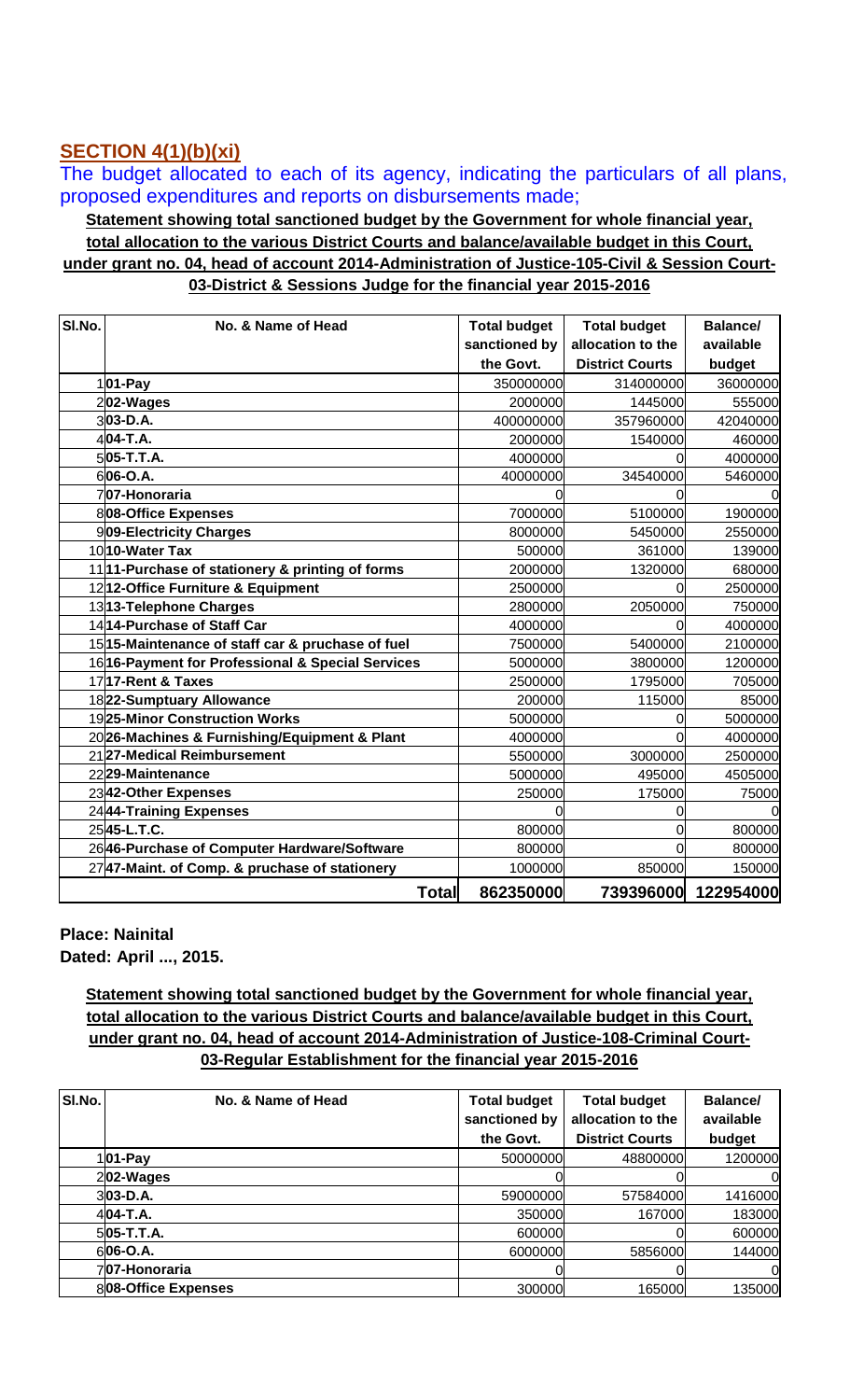| 909-Electricity Charges                                       | 200000    | 80000     | 120000  |
|---------------------------------------------------------------|-----------|-----------|---------|
| 1010-Water Tax                                                | 20000     | 4000      | 16000   |
| 11 <sup>1</sup> 11-Purchase of stationery & printing of forms | 250000    | 145000    | 105000  |
| 1212-Office Furniture & Equipment                             | 300000    |           | 300000  |
| 1313-Telephone Charges                                        | 400000    | 300000    | 100000  |
| 1414-Purchase of Staff Car                                    | 1000      |           | 1000    |
| 1515-Maintenance of staff car & pruchase of fuel              | 1800000   | 1100000   | 700000  |
| 16 16-Payment for Professional & Special Services             | 300000    | 150000    | 150000  |
| 1717-Rent & Taxes                                             |           |           |         |
| 1822-Sumptuary Allowance                                      | 10000     |           | 10000   |
| 1925-Minor Construction Works                                 |           |           |         |
| 2026-Machines & Furnishing/Equipment & Plant                  |           |           |         |
| 2127-Medical Reimbursement                                    | 700000    | 200000    | 500000  |
| 2229-Maintenance                                              | 40000     |           | 40000   |
| 2342-Other Expenses                                           | 150000    | 135000    | 15000   |
| 2444-Training Expenses                                        |           |           |         |
| 2545-L.T.C.                                                   | 100000    |           | 100000  |
| 2646-Purchase of Computer Hardware/Software                   | 100000    |           | 100000  |
| 2747-Maint. of Comp. & pruchase of stationery                 | 100000    | 87000     | 13000   |
| Totall                                                        | 120721000 | 114773000 | 5948000 |

**Dated: April ..., 2015.**

**Statement showing total sanctioned budget by the Government for whole financial year, total allocation to the various District Courts and balance/available budget in this Court, under grant no. 04, head of account 2014-Administration of Justice-105-Civil & Session Court-04-Family Court for the financial year 2015-2016**

| SI.No. | No. & Name of Head                               | <b>Total budget</b> | <b>Total budget</b>    | <b>Balance/</b> |
|--------|--------------------------------------------------|---------------------|------------------------|-----------------|
|        |                                                  | sanctioned by       | allocation to the      | available       |
|        |                                                  | the Govt.           | <b>District Courts</b> | budget          |
|        | $1 01-Pay$                                       | 18000000            | 16600000               | 1400000         |
|        | 202-Wages                                        | 100000              | 74000                  | 26000           |
|        | $3 03-D.A.$                                      | 21000000            | 19256000               | 1744000         |
|        | $4 04-T.A.$                                      | 300000              | 300000                 |                 |
|        | $5 05-T.T.A.$                                    | 400000              |                        | 400000          |
|        | 606-O.A.                                         | 2500000             | 2158000                | 342000          |
|        | 707-Honoraria                                    |                     |                        |                 |
|        | 808-Office Expenses                              | 350000              | 190000                 | 160000          |
|        | 909-Electricity Charges                          | 200000              | 70000                  | 130000          |
|        | 1010-Water Tax                                   | 50000               | 35000                  | 15000           |
|        | 111-Purchase of stationery & printing of forms   | 130000              | 100000                 | 30000           |
|        | 1212-Office Furniture & Equipment                | 150000              |                        | 150000          |
|        | 1313-Telephone Charges                           | 200000              | 180000                 | 20000           |
|        | 1414-Purchase of Staff Car                       | 800000              |                        | 800000          |
|        | 1515-Maintenance of staff car & pruchase of fuel | 600000              | 600000                 |                 |
|        | 1616-Payment for Professional & Special Services | 900000              | 900000                 |                 |
|        | 1717-Rent & Taxes                                | 100000              | 100000                 |                 |
|        | 1822-Sumptuary Allowance                         |                     | 0                      |                 |
|        | 1925-Minor Construction Works                    | 50000               | $\Omega$               | 50000           |
|        | 2026-Machines & Furnishing/Equipment & Plant     |                     |                        |                 |
|        | 2127-Medical Reimbursement                       | 200000              | 200000                 |                 |
|        | 2229-Maintenance                                 | 80000               |                        | 80000           |
|        | 2342-Other Expenses                              | 60000               | 50000                  | 10000           |
|        | 2444-Training Expenses                           | ∩                   | 0                      |                 |
|        | 2545-L.T.C.                                      | 150000              | 0                      | 150000          |
|        | 2646-Purchase of Computer Hardware/Software      | 100000              |                        | 100000          |
|        | 2747-Maint. of Comp. & pruchase of stationery    | 60000               | 60000                  |                 |
|        | <b>Total</b>                                     | 46480000            | 40873000               | 5607000         |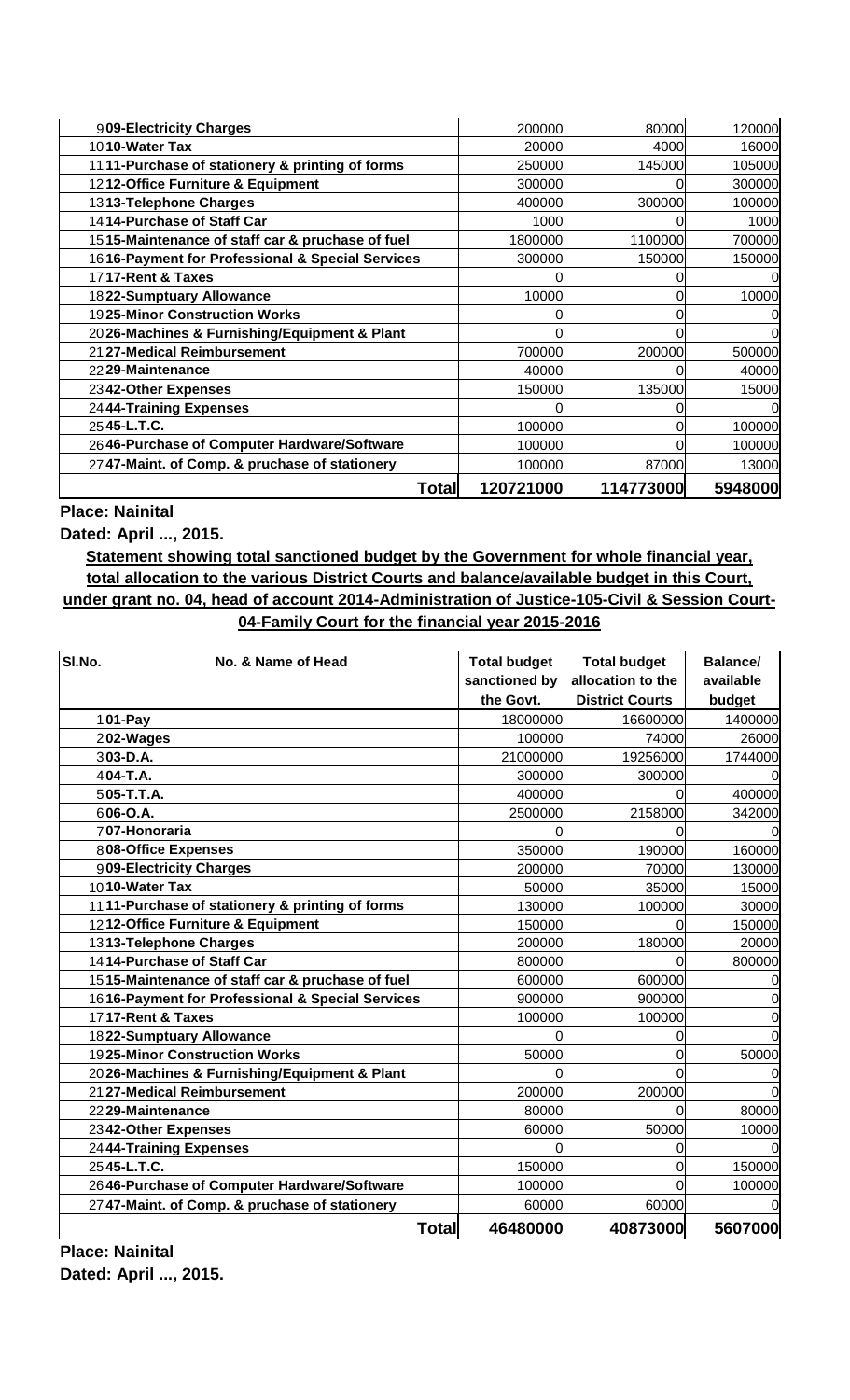#### **Statement showing total sanctioned budget by the Government for whole financial year, total allocation to the various District Courts and balance/available budget in this Court, under grant no. 04, head of account 2014-Administration of Justice-105-Civil & Session Court-06-Court of Railway Magistrate for the financial year 2015-2016**

| SI.No. | No. & Name of Head                               | <b>Total budget</b> | <b>Total budget</b>    | <b>Balance/</b> |
|--------|--------------------------------------------------|---------------------|------------------------|-----------------|
|        |                                                  | sanctioned by       | allocation to the      | available       |
|        |                                                  | the Govt.           | <b>District Courts</b> | budget          |
|        | 101-Pay                                          | 2200000             | 2200000                | 0               |
|        | $2$ 02-Wages                                     |                     |                        | 0               |
|        | $303-D.A.$                                       | 2640000             | 2640000                | 0               |
|        | $4$ 04-T.A.                                      | 15000               | 15000                  | 0               |
|        | $5 05-T.T.A.$                                    | 50000               | 50000                  | 0               |
|        | 606-O.A.                                         | 300000              | 300000                 | 0               |
|        | 707-Honoraria                                    |                     | O                      | 0               |
|        | 808-Office Expenses                              | 30000               | 30000                  | 0               |
|        | 909-Electricity Charges                          | 5000                | 5000                   | 0               |
|        | 1010-Water Tax                                   | 5000                | 5000                   | 0               |
|        | 11 11-Purchase of stationery & printing of forms | 40000               | 40000                  | 0               |
|        | 1212-Office Furniture & Equipment                | 40000               | 40000                  | 0               |
|        | 1313-Telephone Charges                           | 10000               | 10000                  | 0               |
|        | 1414-Purchase of Staff Car                       |                     | 0                      | 0               |
|        | 1515-Maintenance of staff car & pruchase of fuel | 80000               | 80000                  | 0               |
|        | 1616-Payment for Professional & Special Services | 0                   | 0                      | 0               |
|        | 1717-Rent & Taxes                                | ∩                   | 0                      | 0               |
|        | 1822-Sumptuary Allowance                         | ი                   | 0                      | 0               |
|        | 1925-Minor Construction Works                    | 0                   | 0                      | 0               |
|        | 2026-Machines & Furnishing/Equipment & Plant     | O                   | $\Omega$               | 0               |
|        | 2127-Medical Reimbursement                       | 50000               | 50000                  | 0               |
|        | 2229-Maintenance                                 |                     |                        | 0               |
|        | 2342-Other Expenses                              | 10000               | 10000                  | 0               |
|        | 2444-Training Expenses                           |                     | 0                      | 0               |
|        | 2545-L.T.C.                                      | 25000               | 25000                  | 0               |
|        | 2646-Purchase of Computer Hardware/Software      | 60000               | 60000                  | 0               |
|        | 2747-Maint. of Comp. & pruchase of stationery    | 50000               | 50000                  | 0               |
|        | <b>Total</b>                                     | 5610000             | 5610000                | 0               |

# **Place: Nainital**

**Dated: April ..., 2015.**

#### **Total budget sanctioned by the Government for whole financial year under grant no. 04, head of account 2014-Administration of Justice-102-High Court-03-High Court for the financial year 2015-2016**

| SI.No. | No. & Name of Head                                            | <b>Total budget</b><br>sanctioned by |  |
|--------|---------------------------------------------------------------|--------------------------------------|--|
|        |                                                               | the Govt.                            |  |
|        | $1 01-Pay$                                                    | 115000000                            |  |
|        | 202-Wages                                                     | 2000000                              |  |
|        | $303-D.A.$                                                    | 135700000                            |  |
|        | $404 - T.A.$                                                  | 1350000                              |  |
|        | $5 05-T.T.A.$                                                 | 1200000                              |  |
|        | 606-O.A.                                                      | 16000000                             |  |
|        | 707-Honoraria                                                 | 100000                               |  |
|        | 808-Office Expenses                                           | 7500000                              |  |
|        | 909-Electricity Charges                                       | 3500000                              |  |
|        | 1010-Water Tax                                                | 500000                               |  |
|        | 11 <sup>1</sup> 11-Purchase of stationery & printing of forms | 2000000                              |  |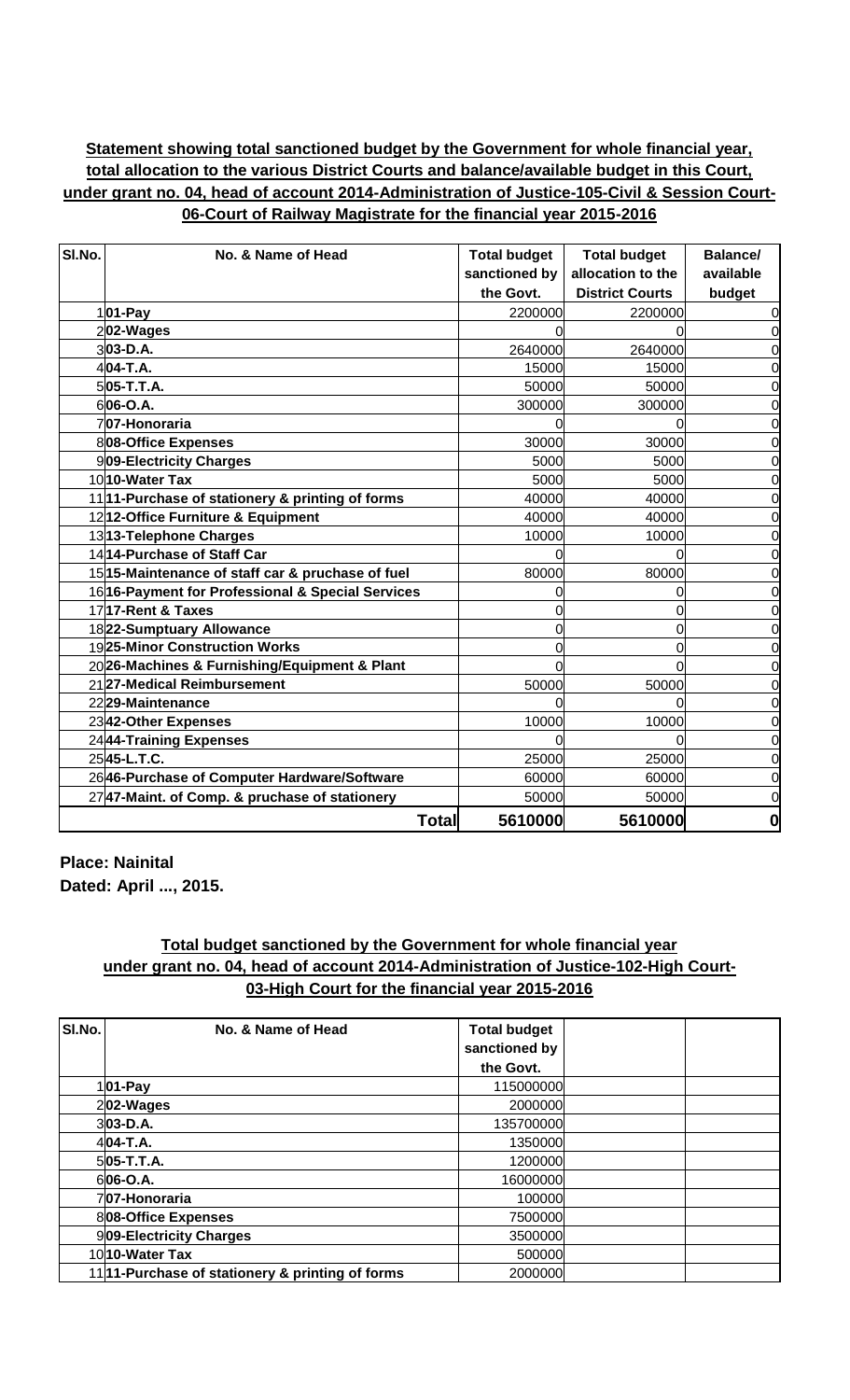| 1212-Office Furniture & Equipment                | 2200000   |  |
|--------------------------------------------------|-----------|--|
| 1313-Telephone Charges                           | 1400000   |  |
| 1414-Purchase of Staff Car                       | 1000000   |  |
| 1515-Maintenance of staff car & pruchase of fuel | 4500000   |  |
| 1616-Payment for Professional & Special Services | 7000000   |  |
| 1717-Rent & Taxes                                | 100000    |  |
| 1822-Sumptuary Allowance                         | 400000    |  |
| 1925-Minor Construction Works                    | 5000000   |  |
| 2026-Machines & Furnishing/Equipment & Plant     | 1500000   |  |
| 2127-Medical Reimbursement                       | 3000000   |  |
| 2229-Maintenance                                 | 6500000   |  |
| 2342-Other Expenses                              | 1000000   |  |
| 2444-Training Expenses                           | 150000    |  |
| 2545-L.T.C.                                      | 3500000   |  |
| 2646-Purchase of Computer Hardware/Software      | 3000000   |  |
| 2747-Maint. of Comp. & pruchase of stationery    | 1500000   |  |
| Total                                            | 326600000 |  |

**Dated: April ..., 2015.**

#### **Total budget sanctioned by the Government for current financial year under grant no. 04, head of account 2014-Administration of Justice-105-Civil & Session Court-00-05-for the compansation for Judicial Buildings for the financial year 2015-2016**

| SI.No. | No. & Name of Head | <b>Total budget</b><br>sanctioned by<br>the Govt. |  |
|--------|--------------------|---------------------------------------------------|--|
|        | 142-Other Expenses |                                                   |  |
|        | <b>Total</b>       |                                                   |  |

**Place: Nainital Dated: April ..., 2015.**

#### **Total budget sanctioned/released by the Government for current financial year under grant no. 04, head of account 2014-Administration of Justice-800-Other Expenses-00- 01-Centrally Planned/Centrally Sponsored Scheme, on the recommendation of 13th Finance Commission for the financial year 2015-2016**

| SI.No. No. & Name of Head                                                                        | <b>Total budget</b><br>sanctioned by<br>the Govt. |  |
|--------------------------------------------------------------------------------------------------|---------------------------------------------------|--|
| 103–13वें वित्त आयोग की संस्तुति के कम में<br>प्रातःकालीन एवं सांयकालीन न्यायालय<br>42–अन्य व्यय |                                                   |  |
| 208-13वें वित्त आयोग की संस्तुति के कम में<br>विरासत भवनों का अनुरक्षण<br> 29–अनुरक्षण           |                                                   |  |
| 3/11-13वें वित्त आयोग की संस्तुति के कम में<br>न्यायालय प्रबन्धक<br> 42–अन्य व्यय                |                                                   |  |
| Total                                                                                            |                                                   |  |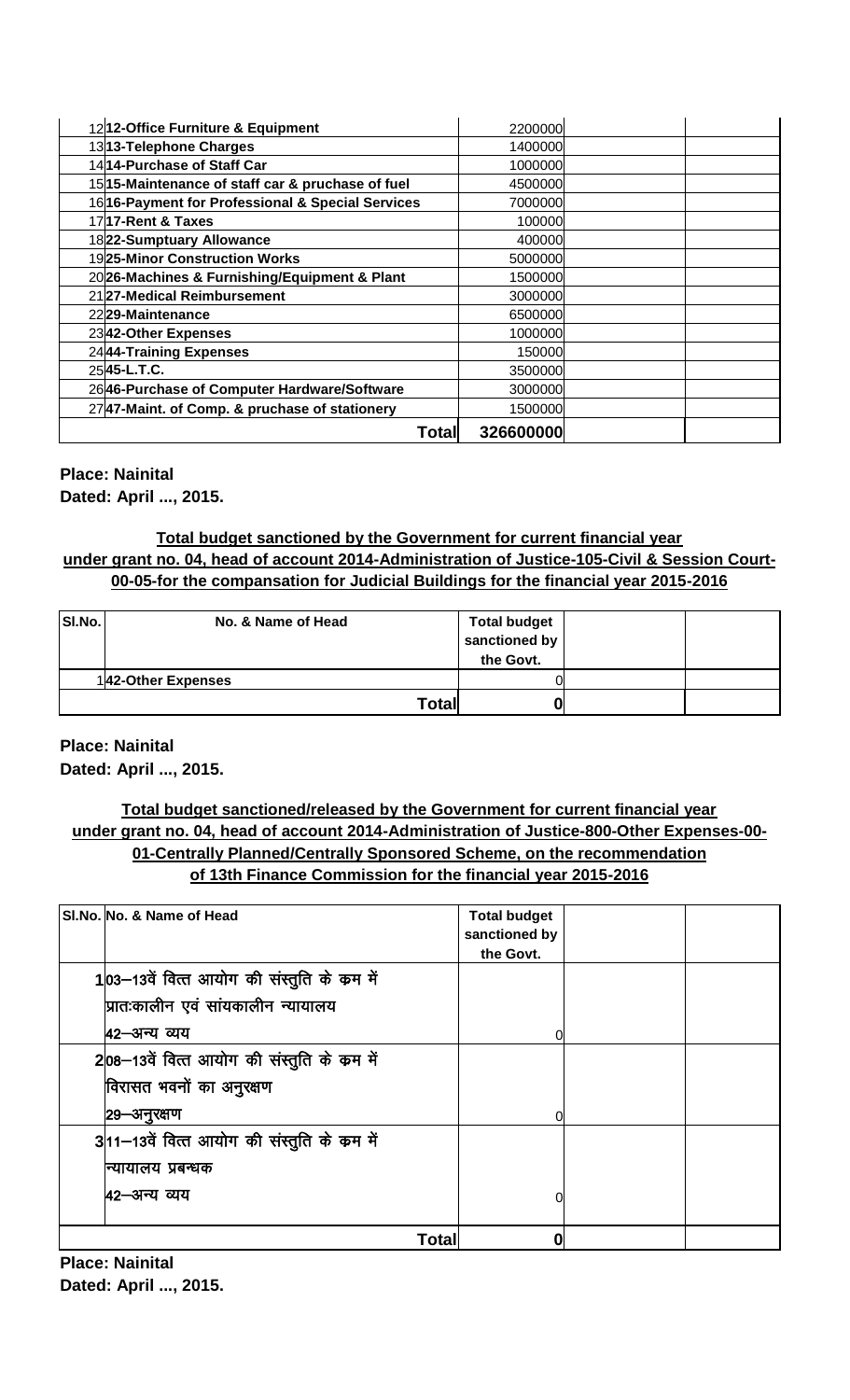#### **Statement showing total sanctioned budget by the Government for whole financial year, total allocation to the various District Courts and balance/available budget in this Court, under grant no. 04, head of account 2014-Administration of Justice-105-Civil & Session Court-03-District & Sessions Judge for the financial year 2014-2015**

| SI.No. | No. & Name of Head                               | <b>Total budget</b> | <b>Expenditure</b>    | Balance/           |
|--------|--------------------------------------------------|---------------------|-----------------------|--------------------|
|        |                                                  | sanctioned by       | during the            | <b>Surrendered</b> |
|        |                                                  | the Govt.           | <b>Financial Year</b> | budget             |
|        | $1 01-Pay$                                       | 324404000           | 284142751             | 40261249           |
|        | $2$ 02-Wages                                     | 1950000             | 1412409               | 537591             |
|        | $303-D.A.$                                       | 355200000           | 270573948             | 84626052           |
|        | $4$ 04-T.A.                                      | 1990000             | 1569722               | 420278             |
|        | 505-T.T.A.                                       | 4000000             | 3170488               | 829512             |
|        | 606-O.A.                                         | 43900000            | 38381012              | 5518988            |
|        | 707-Honoraria                                    |                     |                       |                    |
|        | 808-Office Expenses                              | 8900000             | 8659538               | 240462             |
|        | 909-Electricity Charges                          | 8000000             | 5507111               | 2492889            |
|        | 1010-Water Tax                                   | 600000              | 338705                | 261295             |
|        | 111-Purchase of stationery & printing of forms   | 2360000             | 2304070               | 55930              |
|        | 1212-Office Furniture & Equipment                | 11900000            | 11514317              | 385683             |
|        | 1313-Telephone Charges                           | 3000000             | 2474388               | 525612             |
|        | 14 14-Purchase of Staff Car                      | 3000000             |                       | 3000000            |
|        | 1515-Maintenance of staff car & pruchase of fuel | 10975000            | 9526163               | 1448837            |
|        | 1616-Payment for Professional & Special Services | 9000000             | 7895509               | 1104491            |
|        | 1717-Rent & Taxes                                | 4000000             | 1967645               | 2032355            |
|        | 1822-Sumptuary Allowance                         | 200000              | 151292                | 48708              |
|        | 1925-Minor Construction Works                    | 2000000             | 1512000               | 488000             |
|        | 2026-Machines & Furnishing/Equipment & Plant     | 1000                |                       | 1000               |
|        | 2127-Medical Reimbursement                       | 5500000             | 3855431               | 1644569            |
|        | 2229-Maintenance                                 | 13100000            | 13061995              | 38005              |
|        | 2342-Other Expenses                              | 550000              | 209073                | 340927             |
|        | 2444-Training Expenses                           |                     |                       |                    |
|        | 2545-L.T.C.                                      | 800000              | 121113                | 678887             |
|        | 2646-Purchase of Computer Hardware/Software      | 1700000             | 613946                | 1086054            |
|        | 2747-Maint. of Comp. & pruchase of stationery    | 2000000             | 1837300               | 162700             |
|        | <b>Total</b>                                     | 819030000           | 670799926             | 148230074          |

#### **Place: Nainital**

**Dated: April ..., 2015.**

**Statement showing total sanctioned budget by the Government for whole financial year, total allocation to the various District Courts and balance/available budget in this Court, under grant no. 04, head of account 2014-Administration of Justice-108-Criminal Court-03-Regular Establishment for the financial year 2014-2015**

| SI.No. | No. & Name of Head                               | <b>Total budget</b> | <b>Expenditure</b>    | <b>Balance/</b>    |
|--------|--------------------------------------------------|---------------------|-----------------------|--------------------|
|        |                                                  | sanctioned by       | during the            | <b>Surrendered</b> |
|        |                                                  | the Govt.           | <b>Financial Year</b> | budget             |
|        | $1$ 01-Pay                                       | 50000000            | 44762382              | 5237618            |
|        | 202-Wages                                        |                     |                       | 0                  |
|        | 303-D.A.                                         | 52400000            | 42344416              | 10055584           |
|        | $404 - T.A.$                                     | 350000              | 164873                | 185127             |
|        | $5 05-T.T.A.$                                    | 600000              | 541329                | 58671              |
|        | 606-O.A.                                         | 6650000             | 6113469               | 536531             |
|        | 707-Honoraria                                    |                     |                       | $\Omega$           |
|        | 808-Office Expenses                              | 300000              | 284069                | 15931              |
|        | 909-Electricity Charges                          | 200000              | 43930                 | 156070             |
|        | 1010-Water Tax                                   | 20000               | 1694                  | 18306              |
|        | 11 11-Purchase of stationery & printing of forms | 400000              | 267152                | 132848             |
|        | 1212-Office Furniture & Equipment                | 3650000             | 917007                | 2732993            |
|        | 1313-Telephone Charges                           | 600000              | 417212                | 182788             |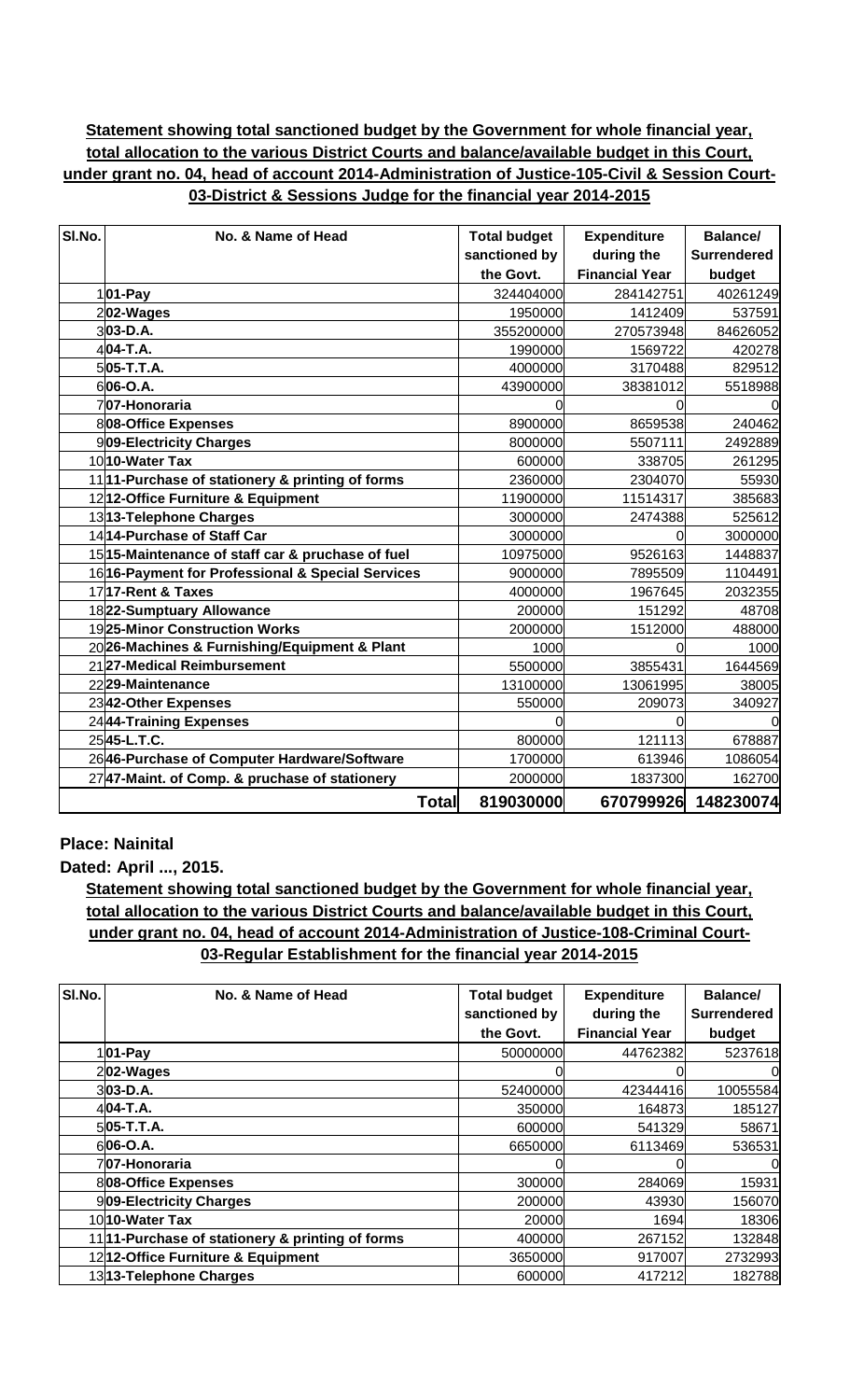| 14 <sup>14</sup> -Purchase of Staff Car           | 1300000   | 1278568  | 21432    |
|---------------------------------------------------|-----------|----------|----------|
| 1515-Maintenance of staff car & pruchase of fuel  | 2800000   | 2003536  | 796464   |
| 16 16-Payment for Professional & Special Services | 300000    | 148444   | 151556   |
| 1717-Rent & Taxes                                 |           |          |          |
| 1822-Sumptuary Allowance                          | 10000     |          | 10000    |
| 1925-Minor Construction Works                     |           |          |          |
| 2026-Machines & Furnishing/Equipment & Plant      |           |          |          |
| 2127-Medical Reimbursement                        | 800000    | 340807   | 459193   |
| 2229-Maintenance                                  | 40000     |          | 40000    |
| 2342-Other Expenses                               | 150000    | 88665    | 61335    |
| 2444-Training Expenses                            |           |          |          |
| 2545-L.T.C.                                       | 100000    |          | 100000   |
| 26 46-Purchase of Computer Hardware/Software      | 100000    |          | 100000   |
| 27 47-Maint. of Comp. & pruchase of stationery    | 150000    | 79668    | 70332    |
| Total                                             | 120920000 | 99797221 | 21122779 |

**Dated: April ..., 2015.**

**Statement showing total sanctioned budget by the Government for whole financial year, total allocation to the various District Courts and balance/available budget in this Court, under grant no. 04, head of account 2014-Administration of Justice-105-Civil & Session Court-04-Family Court for the financial year 2014-2015**

| SI.No. | No. & Name of Head                               | <b>Total budget</b> | <b>Expenditure</b>    | <b>Balance/</b>    |
|--------|--------------------------------------------------|---------------------|-----------------------|--------------------|
|        |                                                  | sanctioned by       | during the            | <b>Surrendered</b> |
|        |                                                  | the Govt.           | <b>Financial Year</b> | budget             |
|        | $1 01-Pay$                                       | 17000000            | 14556654              | 2443346            |
|        | $2$ 02-Wages                                     | 75000               | 49561                 | 25439              |
|        | $3 03-D.A.$                                      | 18700000            | 13658382              | 5041618            |
|        | $4$ 04-T.A.                                      | 350000              | 340092                | 9908               |
|        | $5 05-T.T.A.$                                    | 350000              | 202412                | 147588             |
|        | 606-O.A.                                         | 2570000             | 2291463               | 278537             |
|        | 707-Honoraria                                    |                     |                       |                    |
|        | 808-Office Expenses                              | 450000              | 355147                | 94853              |
|        | 909-Electricity Charges                          | 200000              | 34023                 | 165977             |
|        | 1010-Water Tax                                   | 50000               | 27325                 | 22675              |
|        | 1111-Purchase of stationery & printing of forms  | 170000              | 146721                | 23279              |
|        | 1212-Office Furniture & Equipment                | 885000              | 671778                | 213222             |
|        | 1313-Telephone Charges                           | 260000              | 214412                | 45588              |
|        | 14 14-Purchase of Staff Car                      |                     |                       |                    |
|        | 1515-Maintenance of staff car & pruchase of fuel | 850000              | 776768                | 73232              |
|        | 1616-Payment for Professional & Special Services | 1800000             | 1400745               | 399255             |
|        | 1717-Rent & Taxes                                | 200000              | 149516                | 50484              |
|        | 1822-Sumptuary Allowance                         |                     |                       |                    |
|        | 1925-Minor Construction Works                    | 50000               | 0                     | 50000              |
|        | 2026-Machines & Furnishing/Equipment & Plant     |                     |                       |                    |
|        | 2127-Medical Reimbursement                       | 536000              | 483953                | 52047              |
|        | 2229-Maintenance                                 | 80000               | 0                     | 80000              |
|        | 2342-Other Expenses                              | 60000               | 0                     | 60000              |
|        | 2444-Training Expenses                           |                     | $\Omega$              |                    |
|        | 2545-L.T.C.                                      | 150000              | 7214                  | 142786             |
|        | 2646-Purchase of Computer Hardware/Software      | 300000              | 289235                | 10765              |
|        | 2747-Maint. of Comp. & pruchase of stationery    | 250000              | 75443                 | 174557             |
|        | <b>Total</b>                                     | 45336000            | 35730844              | 9605156            |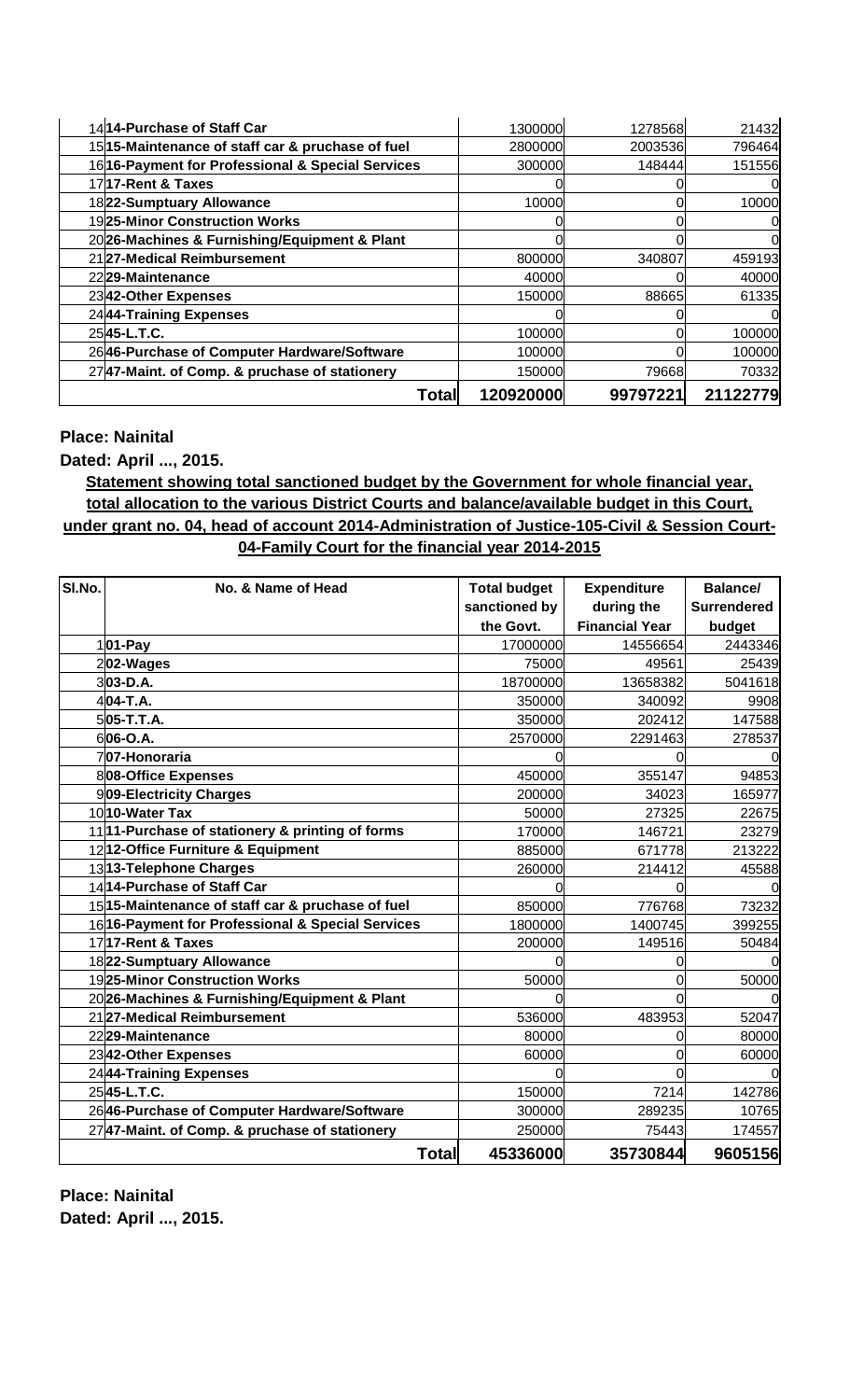#### **Statement showing total sanctioned budget by the Government for whole financial year, total allocation to the various District Courts and balance/available budget in this Court, under grant no. 04, head of account 2014-Administration of Justice-105-Civil & Session Court-06-Court of Railway Magistrate for the financial year 2014-2015**

| SI.No. | No. & Name of Head                               | <b>Total budget</b><br>sanctioned by | <b>Expenditure</b><br>during the | <b>Balance/</b><br><b>Surrendered</b> |
|--------|--------------------------------------------------|--------------------------------------|----------------------------------|---------------------------------------|
|        |                                                  | the Govt.                            | <b>Financial Year</b>            | budget                                |
|        | $1$ 01-Pay                                       | 2000000                              | 1559353                          | 440647                                |
|        | $2$ 02-Wages                                     |                                      |                                  |                                       |
|        | $3$ 03-D.A.                                      | 2200000                              | 1471494                          | 728506                                |
|        | $4 04-T.A.$                                      | 10000                                | 0                                | 10000                                 |
|        | 505-T.T.A.                                       | 50000                                | U                                | 50000                                 |
|        | 606-O.A.                                         | 220000                               | 196607                           | 23393                                 |
|        | 707-Honoraria                                    |                                      |                                  |                                       |
|        | 808-Office Expenses                              | 60000                                | 28055                            | 31945                                 |
|        | 909-Electricity Charges                          | 10000                                | 0                                | 10000                                 |
|        | 1010-Water Tax                                   | 5000                                 | ი                                | 5000                                  |
|        | 111-Purchase of stationery & printing of forms   | 40000                                | 39601                            | 399                                   |
|        | 1212-Office Furniture & Equipment                | 30000                                | 0                                | 30000                                 |
|        | 1313-Telephone Charges                           | 15000                                | 7611                             | 7389                                  |
|        | 1414-Purchase of Staff Car                       |                                      | 0                                |                                       |
|        | 1515-Maintenance of staff car & pruchase of fuel | 80000                                | 0                                | 80000                                 |
|        | 1616-Payment for Professional & Special Services | 0                                    | 0                                |                                       |
|        | 1717-Rent & Taxes                                | 0                                    | 0                                |                                       |
|        | 1822-Sumptuary Allowance                         | 0                                    | 0                                |                                       |
|        | 1925-Minor Construction Works                    | $\Omega$                             | 0                                |                                       |
|        | 2026-Machines & Furnishing/Equipment & Plant     | $\Omega$                             | 0                                |                                       |
|        | 2127-Medical Reimbursement                       | 50000                                | 0                                | 50000                                 |
|        | 2229-Maintenance                                 |                                      | 0                                |                                       |
|        | 2342-Other Expenses                              | 10000                                | 946                              | 9054                                  |
|        | 2444-Training Expenses                           |                                      | 0                                |                                       |
|        | 2545-L.T.C.                                      | 25000                                | 0                                | 25000                                 |
|        | 2646-Purchase of Computer Hardware/Software      | 60000                                | 0                                | 60000                                 |
|        | 2747-Maint. of Comp. & pruchase of stationery    | 55000                                | 26050                            | 28950                                 |
|        | <b>Total</b>                                     | 4920000                              | 3329717                          | 1590283                               |

# **Place: Nainital**

**Dated: April ..., 2015.**

#### **Total budget sanctioned by the Government for whole financial year under grant no. 04, head of account 2014-Administration of Justice-102-High Court-03-High Court for the financial year 2014-2015**

| SI.No. | No. & Name of Head                               | <b>Total budget</b><br>sanctioned by<br>the Govt. | <b>Expenditure</b><br>during the<br><b>Financial Year</b> | Balance/<br><b>Surrendered</b><br>budget |
|--------|--------------------------------------------------|---------------------------------------------------|-----------------------------------------------------------|------------------------------------------|
|        | $1$ 01-Pay                                       | 100050000                                         | 85835910                                                  | 14214090                                 |
|        | $2$ 02-Wages                                     | 6700000                                           | 6295697                                                   | 404303                                   |
|        | 303-D.A.                                         | 118855000                                         | 80112980                                                  | 38742020                                 |
|        | $4$ <b>04-T.A.</b>                               | 1350000                                           | 667965                                                    | 682035                                   |
|        | $5 05-T.T.A.$                                    | 1000000                                           | 430251                                                    | 569749                                   |
|        | 606-O.A.                                         | 13886000                                          | 12420443                                                  | 1465557                                  |
|        | 707-Honoraria                                    | 100000                                            |                                                           | 100000                                   |
|        | 808-Office Expenses                              | 7000000                                           | 6992832                                                   | 7168                                     |
|        | 909-Electricity Charges                          | 4500000                                           | 2812901                                                   | 1687099                                  |
|        | 1010-Water Tax                                   | 800000                                            | 563859                                                    | 236141                                   |
|        | 11 11-Purchase of stationery & printing of forms | 2600000                                           | 2130037                                                   | 469963                                   |
|        | 1212-Office Furniture & Equipment                | 5500000                                           | 4335158                                                   | 1164842                                  |
|        | 1313-Telephone Charges                           | 1600000                                           | 986127                                                    | 613873                                   |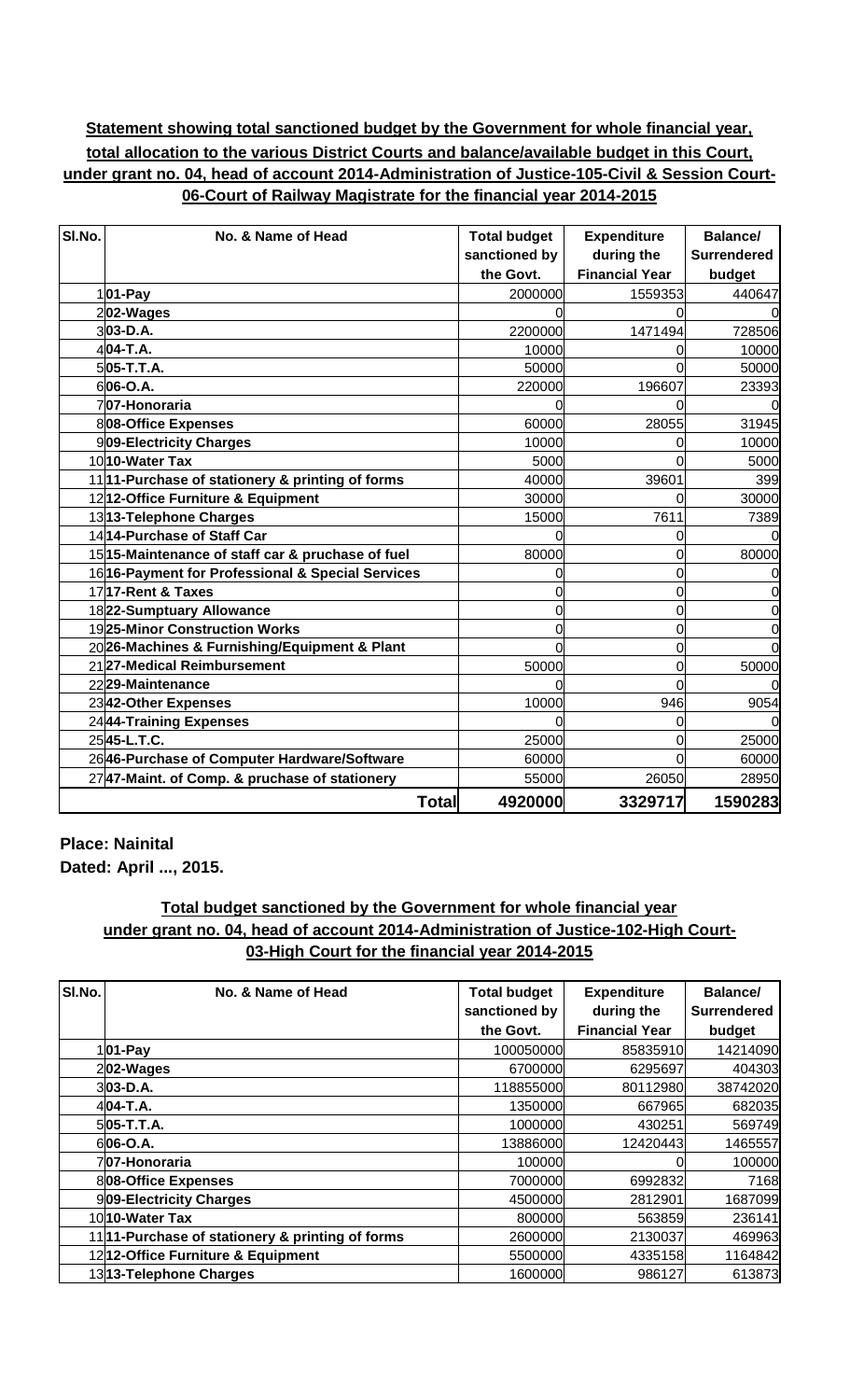| 1414-Purchase of Staff Car                       | 4700000   | 2274245   | 2425755  |
|--------------------------------------------------|-----------|-----------|----------|
| 1515-Maintenance of staff car & pruchase of fuel | 4500000   | 2761049   | 1738951  |
| 1616-Payment for Professional & Special Services | 10500000  | 7280543   | 3219457  |
| 1717-Rent & Taxes                                | 100000    |           | 100000   |
| 1822-Sumptuary Allowance                         | 400000    | 12000     | 388000   |
| 1925-Minor Construction Works                    | 16000000  | 14310600  | 1689400  |
| 2026-Machines & Furnishing/Equipment & Plant     | 1500000   |           | 1500000  |
| 2127-Medical Reimbursement                       | 3000000   | 2603882   | 396118   |
| 2229-Maintenance                                 | 7500000   | 7499871   | 129      |
| 2342-Other Expenses                              | 1000000   | 369384    | 630616   |
| 2444-Training Expenses                           | 150000    | 53824     | 96176    |
| 2545-L.T.C.                                      | 4500000   | 2808934   | 1691066  |
| 26 46-Purchase of Computer Hardware/Software     | 3000000   | 1798352   | 1201648  |
| 27 47-Maint. of Comp. & pruchase of stationery   | 2000000   | 1509331   | 490669   |
| Total                                            | 322791000 | 246866175 | 75924825 |

**Dated: April ..., 2015.**

#### **Total budget sanctioned by the Government for current financial year under grant no. 04, head of account 2014-Administration of Justice-105-Civil & Session Court-00-05-for the compansation for Judicial Buildings for the financial year 2014-2015**

| SI.No. | No. & Name of Head | <b>Total budget</b>         | <b>Expenditure</b>    | <b>Balance/</b>    |
|--------|--------------------|-----------------------------|-----------------------|--------------------|
|        |                    | during the<br>sanctioned by |                       | <b>Surrendered</b> |
|        |                    | the Govt.                   | <b>Financial Year</b> | budget             |
|        | 142-Other Expenses |                             |                       |                    |
|        | <b>Total</b>       |                             |                       | 01                 |

#### **Place: Nainital**

**Dated: April ..., 2015.**

#### **Total budget sanctioned/released by the Government for current financial year under grant no. 04, head of account 2014-Administration of Justice-800-Other Expenses-00- 01-Centrally Planned/Centrally Sponsored Scheme, on the recommendation of 13th Finance Commission for the financial year 2014-2015**

| SI.No. No. & Name of Head                  | <b>Total budget</b><br>sanctioned by | <b>Expenditure</b><br>during the | <b>Balance/</b><br><b>Surrendered</b> |
|--------------------------------------------|--------------------------------------|----------------------------------|---------------------------------------|
|                                            | the Govt.                            | <b>Financial Year</b>            | budget                                |
| 103-13वें वित्त आयोग की संस्तुति के कम में |                                      |                                  |                                       |
| प्रातःकालीन एवं सायकालीन न्यायालय          |                                      |                                  |                                       |
| 42–अन्य व्यय                               | 11556000                             | 8798229                          | 2757771                               |
| 208-13वें वित्त आयोग की संस्तुति के कम में |                                      |                                  |                                       |
| विरासत भवनों का अनुरक्षण                   |                                      |                                  |                                       |
| 29–अनूरक्षण                                | 11539000                             | 2671000                          | 8868000                               |
| 311-13वें वित्त आयोग की संस्तुति के कम में |                                      |                                  |                                       |
| न्यायालय प्रबन्धक                          |                                      |                                  |                                       |
| 42–अन्य व्यय                               | 12726000                             | 1473214                          | 11252786                              |
| Total                                      | 35821000                             | 12942443                         | 22878557                              |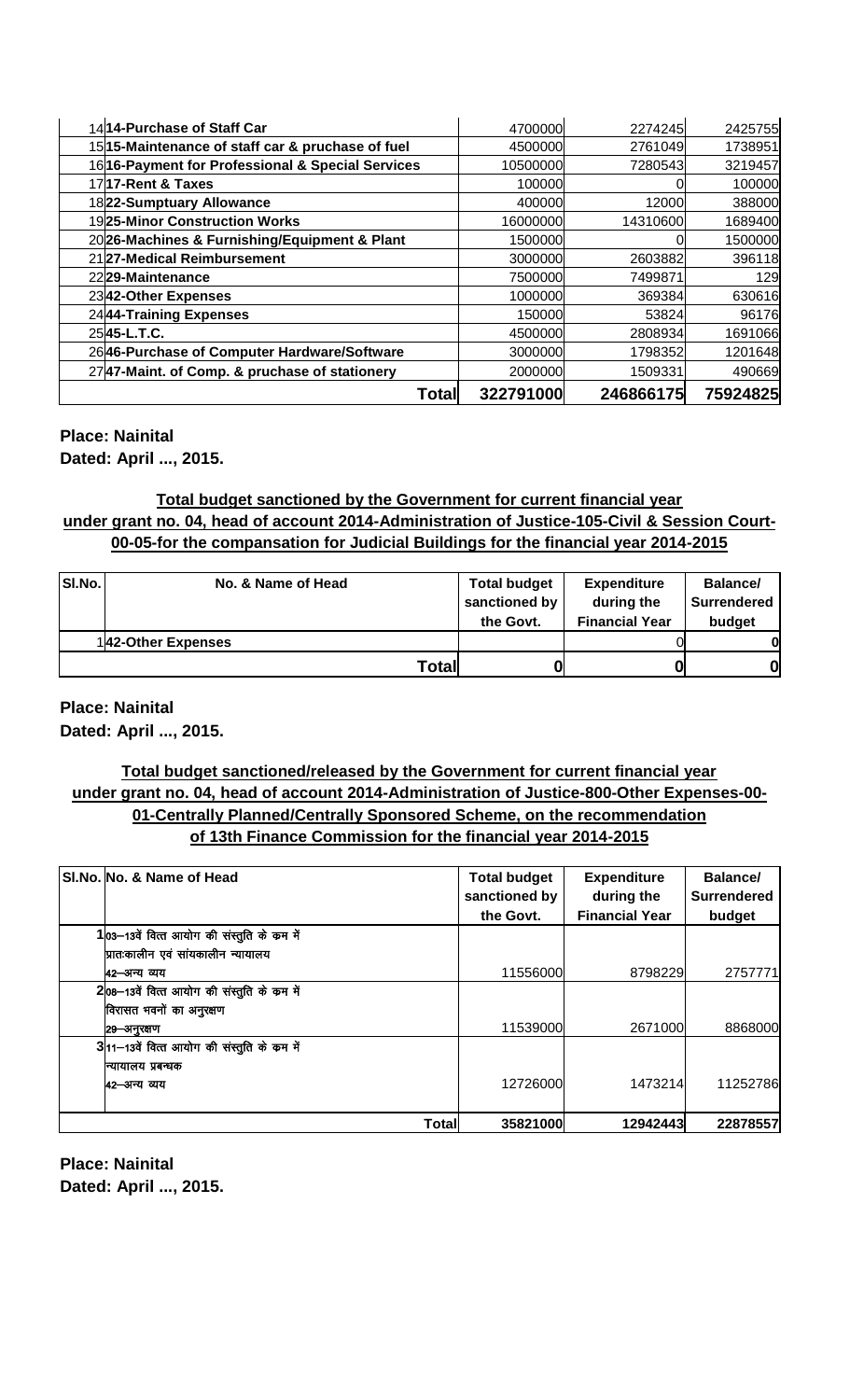# **SECTION 4(1)(b)(xii)**

The manner of execution of subsidy programmes, including the amounts allocated and the details of beneficiaries of such programmes;

There are no subsidy programmes in the High Court of Uttarakhand at Nainital.

## **SECTION 4(1)(b)(xiii)**

Particulars of recipients of concessions, permits or authorizations granted by it; Not applicable in the High Court of Uttarakhand. **----------------------------------------------------------------------------------------------------------------------------**

**----------------------------------------------------------------------------------------------------------------------------**

## **SECTION 4(1)(b)(xiv)**

Details in respect of the information, available to or held by it, reduced in electronic form; Judgments, Cause lists and information of Hon'ble Judges and High Court accessible worldwide for litigant public at website : **[www.highcourto](http://www.highcourt/)futtarakhand.gov.in**

## **SECTION 4(1)(b)(xv)**

The particulars of facilities available to citizens for obtaining information, including the working hours of a library or reading room, if maintained for public use;

(1) The litigant public can visit the website of the High Court at **[www.highcourt](http://www.highcourt/)[ofuttarakhand.gov.in](http://www.ua.nic.in/)**

(2) The litigant public can know the status of their case through I.V.R.S. (Interactive Voice Response System) using telephone by dialling telephone number (05942)-233501.

(3) A touch screen information KIOSK has been set up at the High Court by which the litigant public may know the status of their cases.

(4) An enquiry Counter has been set up at the High Court by which the litigant public may know the status of their cases.

(5) Apart from it, the litigant public may also enquire status of their cases by moving application at the High Court of Uttarakhand alongwith requisite fee.

-----------------------------------------------------------------------------------------------------------

#### **SECTION 4(1)(b)(xvi)**

The names, designations and other particulars of the Public Information Officers;

Sri Narender Dutt, Appellate Authority under Section 19(1) of the Right to Information Act, 2005, Registrar (Judicial) High Court of Uttarakhand At Nainital Tel. No.: 05942-233802 (Office); 05942-231239 (Residence) Cell No.: +919411107776

Sri V. C. Barthwal, State Public Information Officer under Section 5(1) of the Right to Information Act, 2005 Joint Registrar High Court of Uttarakhand At Nainital Tel. No.: 05942-235388 Ext. No.: 405 (Office); 05942-232803 (Residence) Cell No.: +919411107532.